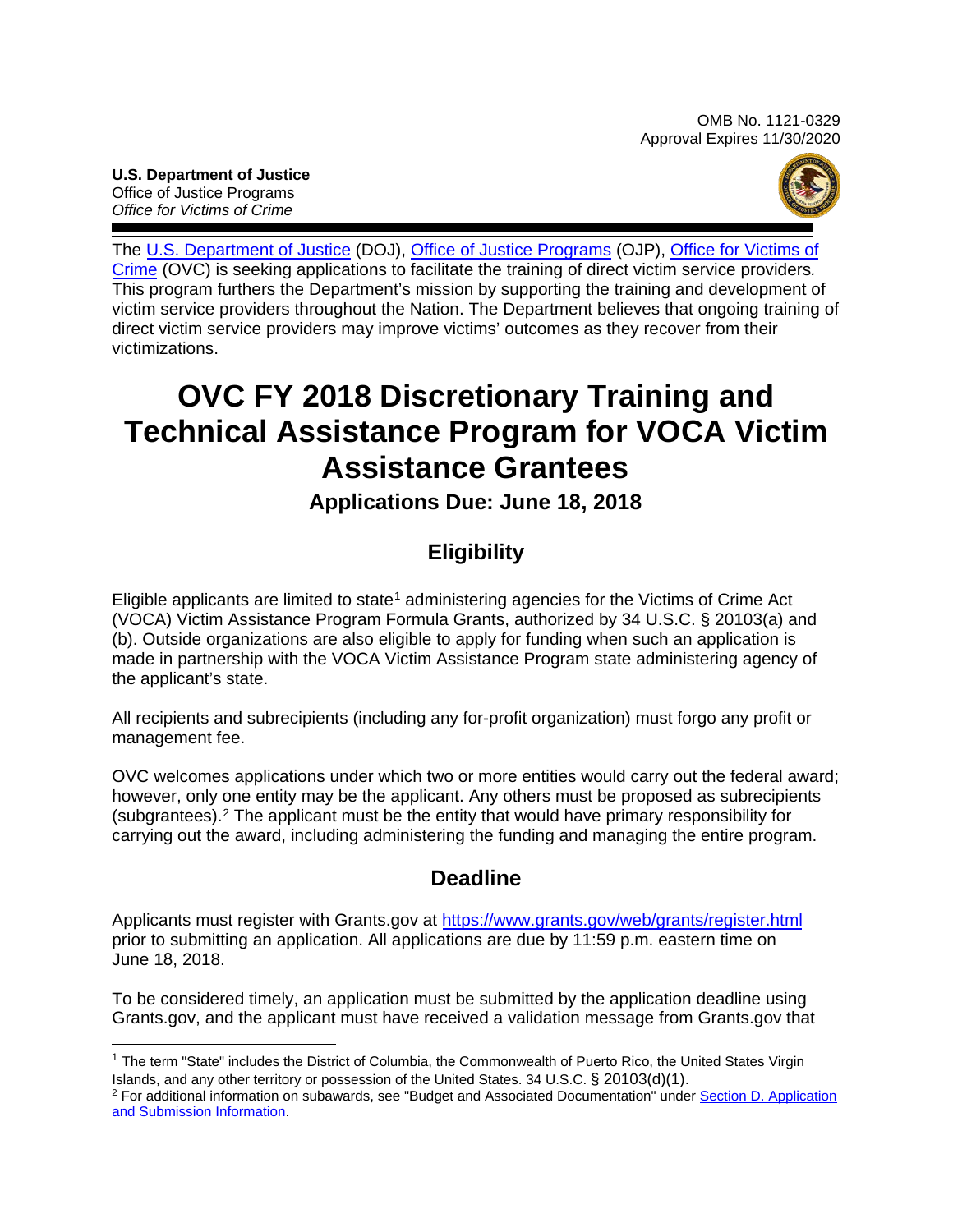indicates successful and timely submission. OJP urges applicants to submit applications at least 72 hours prior to the application due date, to allow time for the applicant to receive validation messages or rejection notifications from Grants.gov, and to correct in a timely fashion any problems that may have caused a rejection notification.

OJP encourages all applicants to read this [Important Notice: Applying for Grants in Grants.gov.](https://ojp.gov/funding/Apply/Grants-govInfo.htm)

For additional information, see How [to Apply](#page-18-0) in Section [D. Application and Submission](#page-7-0)  [Information.](#page-7-0)

## **Contact Information**

For technical assistance with submitting an application, contact the Grants.gov Customer Support Hotline at 800–518–4726, 606–545–5035, at [https://www.grants.gov/web/grants/support.html,](https://www.grants.gov/web/grants/support.html) or at [support@grants.gov.](mailto:support@grants.gov) The Grants.gov Support Hotline operates 24 hours a day, 7 days a week, except on federal holidays.

An applicant that experiences unforeseen Grants.gov technical issues beyond its control that prevent it from submitting its application by the deadline must email the OVC contact identified below **within 24 hours after the application deadline** to request approval to submit its application after the deadline. Additional information on reporting technical issues appears under "Experiencing Unforeseen Grants.gov Technical Issues" in the [How To Apply](#page-18-0) section.

For assistance with any other requirements of this solicitation, contact the National Criminal Justice Reference Service (NCJRS) Response Center: toll free at 800–851–3420; via TTY at 301–240–6310 (hearing impaired only); email [grants@ncjrs.gov;](mailto:grants@ncjrs.gov) fax to 301–240–5830; or web chat at [https://webcontact.ncjrs.gov/ncjchat/chat.jsp.](https://webcontact.ncjrs.gov/ncjchat/chat.jsp) The NCJRS Response Center operates from 10:00 a.m.–6:00 p.m. eastern time, Monday through Friday, and from 10:00 a.m.–8:00 p.m. eastern time on the solicitation close date*.*

#### **Pre-Application Webinar**

OVC will conduct one pre-application webinar on Tuesday, May 22, 2018, from 1:00 p.m. to 2:00 p.m. eastern time. Participation in the webinar is optional. OVC staff will review the solicitation requirements and conduct a question and answer session with interested potential applicants. You may register for the webinar at:

[https://ojp.webex.com/ojp/onstage/g.php?MTID=ed81806ae6ee706a5b680accb320633](https://ojp.webex.com/ojp/onstage/g.php?MTID=ed81806ae6ee706a5b680accb3206335b) [5b.](https://ojp.webex.com/ojp/onstage/g.php?MTID=ed81806ae6ee706a5b680accb3206335b)

Grants.gov number assigned to this solicitation: OVC-2018-14200

Release date: May 17, 2018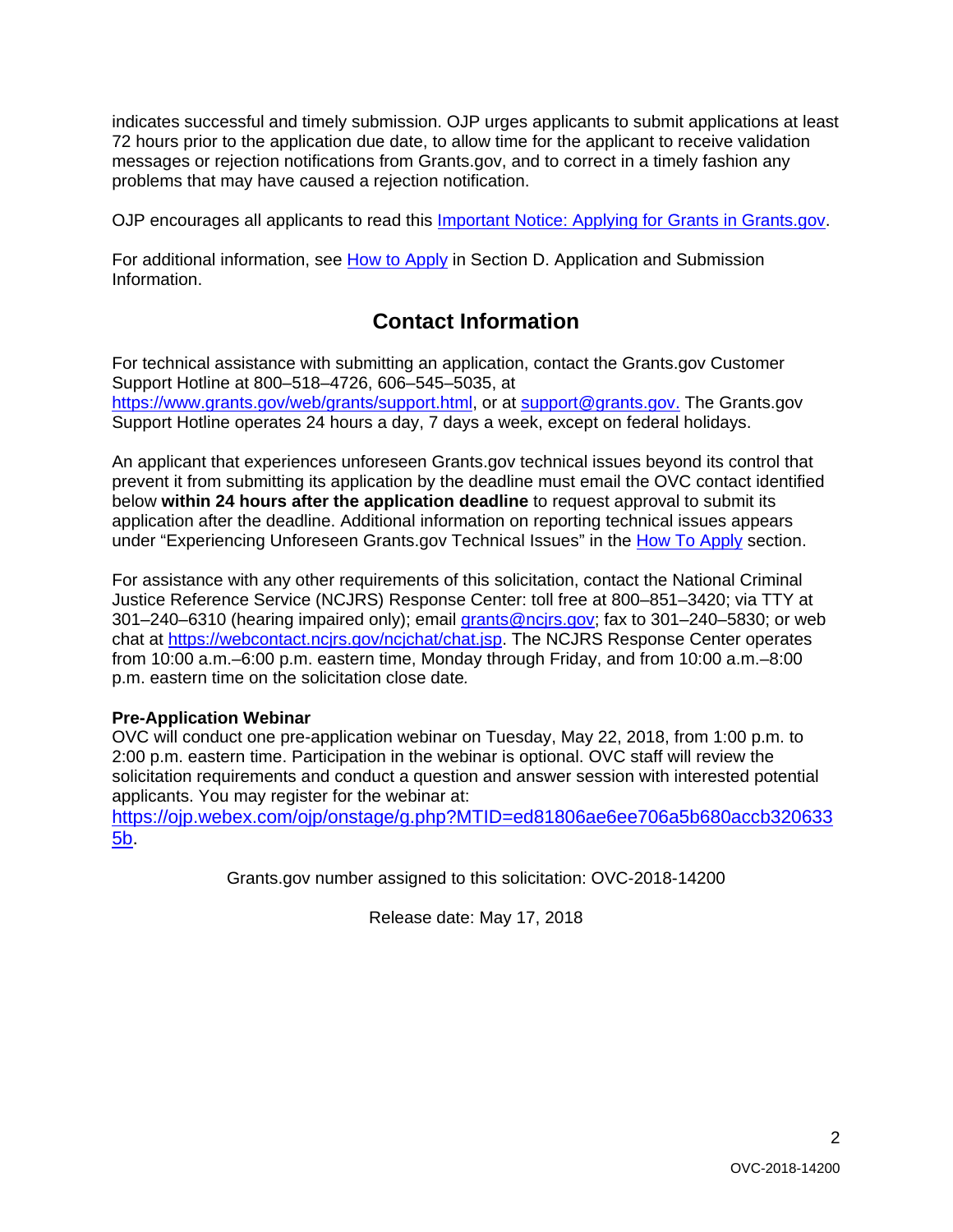## **Contents**

| Limitation on Use of Award Funds for Employee Compensation; Waiver7             |  |
|---------------------------------------------------------------------------------|--|
| Prior Approval, Planning, and Reporting of Conference/Meeting/Training Costs  8 |  |
|                                                                                 |  |
|                                                                                 |  |
|                                                                                 |  |
|                                                                                 |  |
|                                                                                 |  |
|                                                                                 |  |
|                                                                                 |  |
|                                                                                 |  |
|                                                                                 |  |
|                                                                                 |  |
|                                                                                 |  |
| General Information about Post-Federal Award Reporting Requirements26           |  |
|                                                                                 |  |
|                                                                                 |  |
|                                                                                 |  |
|                                                                                 |  |
|                                                                                 |  |
|                                                                                 |  |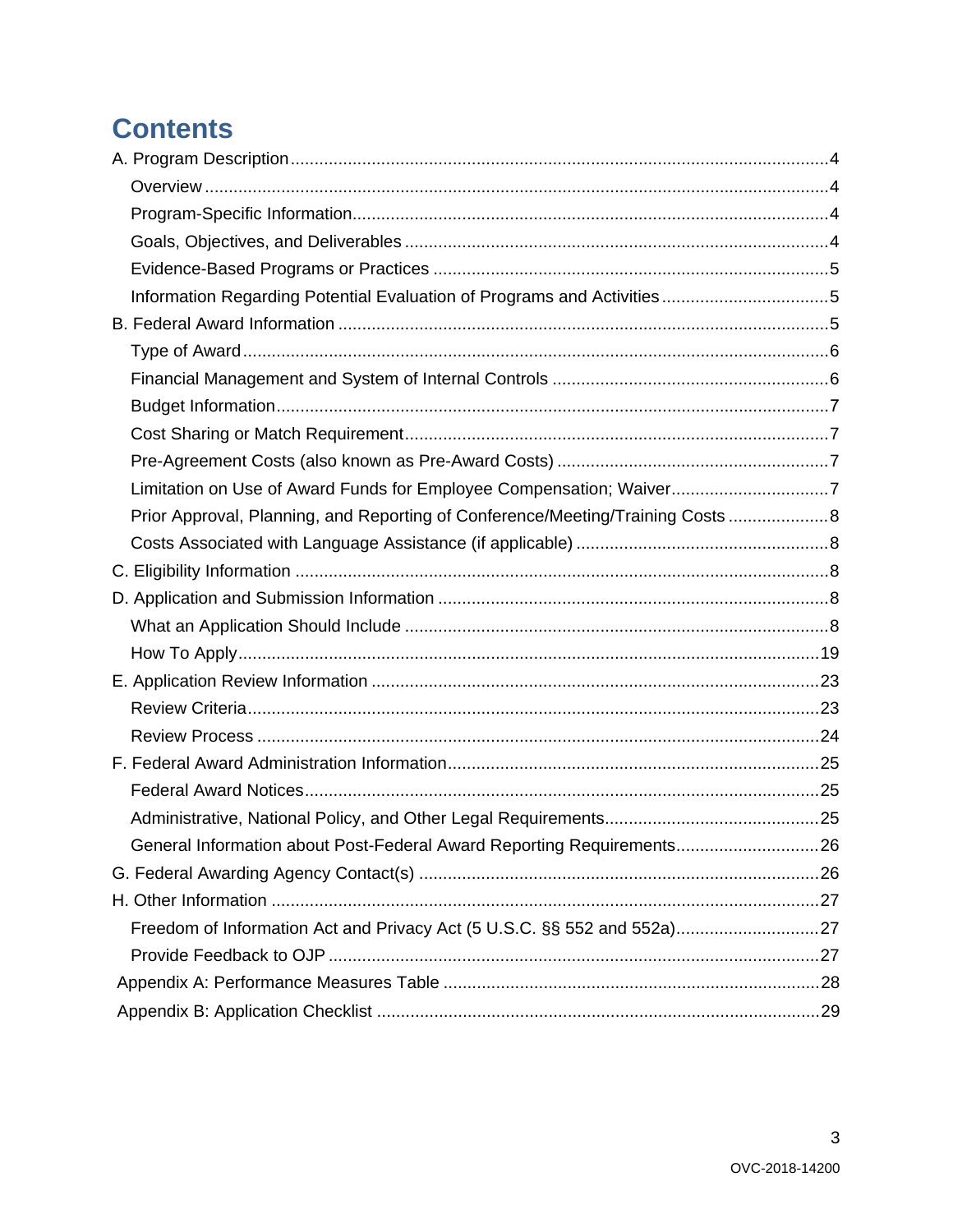# **OVC FY 2018 Discretionary Training and Technical Assistance Program for VOCA Victim Assistance Grantees**

## **CFDA # 16.582**

## <span id="page-3-0"></span>**A. Program Description**

#### <span id="page-3-1"></span>**Overview**

The purpose of this solicitation is to provide training and technical assistance to VOCA Victim Assistance service providers and others who work with victims of crime. By supporting victim service providers, OVC expects to improve outcomes for victims of crime.

**Statutory Authority:** This project is authorized by 34 U.S.C. § 20103(c)(1)(A).

#### <span id="page-3-2"></span>**Program-Specific Information**

The goal of this program is to provide training and technical assistance to VOCA victim assistance service providers and others who work with crime victims. Since federal fiscal year (FY) 2015, the number of victim service providers receiving funds through the Victim Assistance Formula Grant Program has almost doubled. Additionally, in a series of focus groups with VOCA Victim Assistance Program administrators, OVC was advised that additional training funds were needed to ensure victim service professionals receive continuous training about victimization and the rights and services for victims of crime. Activities funded through this program may include, but are not limited to, the establishment or enhancement of state victim assistance academies (SVAA), statewide training initiatives, crime victim-related conferences, basic training for new programs, or scholarships to attend conferences and/or training for service providers and others who work with victims of crime. Subawards ("subgrants") are permitted under this program.

#### <span id="page-3-3"></span>**Goals, Objectives, and Deliverables**

The application should include a description of goals and activities related to the proposed project. Award recipients will be expected to—

- conduct a comprehensive statewide training needs assessment, or review and update a recently completed comprehensive statewide training needs assessment in consultation with key stakeholders;
- develop a strategic plan for training state victim assistance service providers and others who work with crime victims;
- implement a system for receiving, tracking, and responding to requests for training and technical assistance, including an evaluation process that allows OVC to assess user satisfaction of services; and
- provide training and technical assistance, either directly or via subawards, to victim assistance service providers and other organizations that work with crime victims.

The Goals, Objectives, and Deliverables are directly related to the performance measures that demonstrate the results of the work completed, as discussed in [Section D. Application and](#page-7-0)  [Submission Information,](#page-7-0) under Program Narrative.

4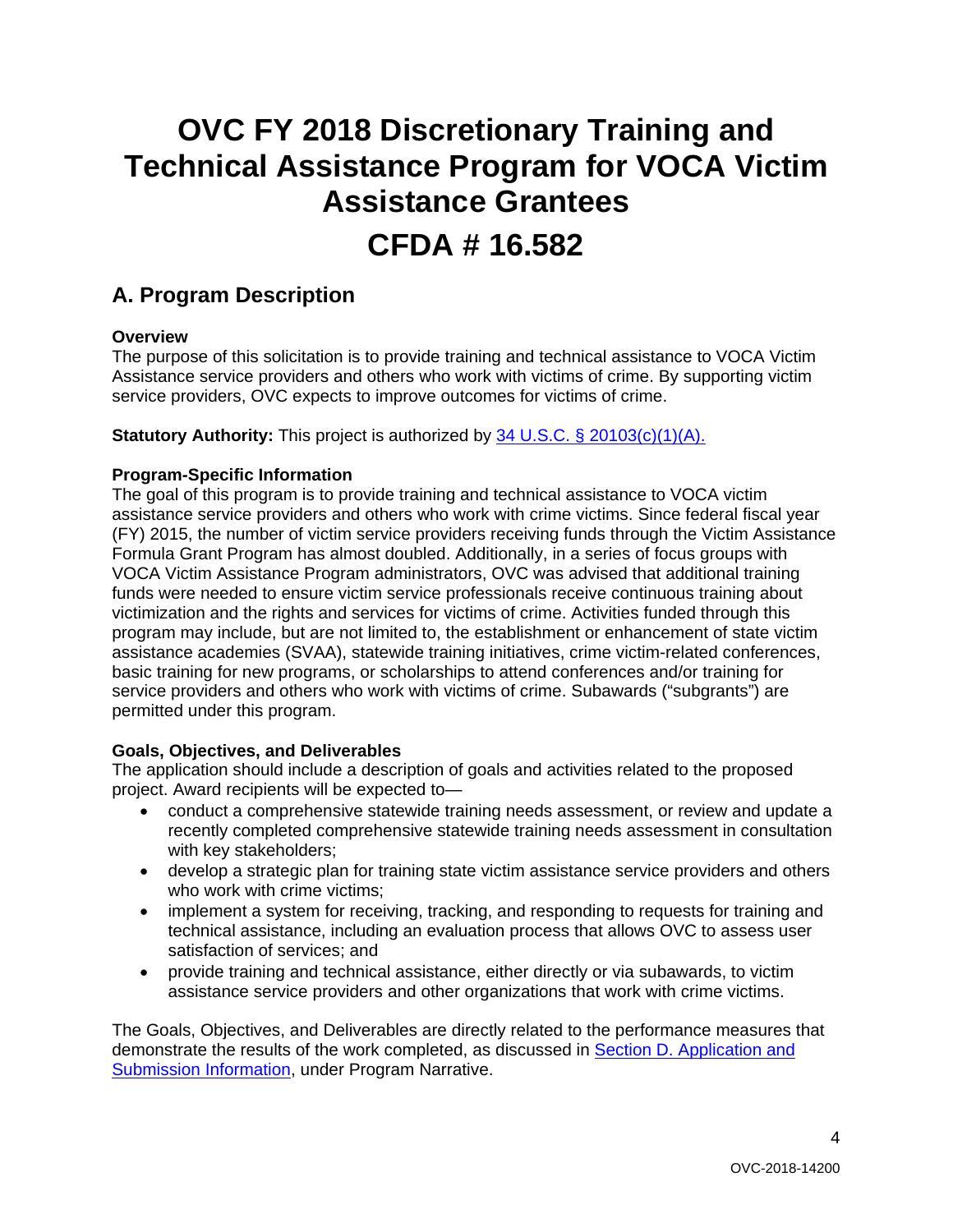#### <span id="page-4-0"></span>**Evidence-Based Programs or Practices**

OJP strongly emphasizes the use of data and evidence in policy making and program development in criminal justice, juvenile justice, and crime victim services. OJP is committed to:

- improving the quantity and quality of evidence OJP generates;
- integrating evidence into program, practice, and policy decisions within OJP and the field;
- improving the translation of evidence into practice

OJP considers programs and practices to be evidence-based when their effectiveness has been demonstrated by causal evidence, generally obtained through one or more outcome evaluations. Causal evidence documents a relationship between an activity or intervention (including technology) and its intended outcome, including measuring the direction and size of a change, and the extent to which a change may be attributed to the activity or intervention. Causal evidence depends on the use of scientific methods to rule out, to the extent possible, alternative explanations for the documented change. The strength of causal evidence, based on the factors described above, will influence the degree to which OJP considers a program or practice to be evidence-based.

The OJP CrimeSolutions.gov website at [https://www.crimesolutions.gov](https://www.crimesolutions.gov/) is one resource that applicants may use to find information about evidence-based programs in criminal justice, juvenile justice, and crime victim services.

#### <span id="page-4-1"></span>**Information Regarding Potential Evaluation of Programs and Activities**

The Department of Justice has prioritized the use of evidence-based programming and deems it critical to continue to build and expand the evidence informing criminal and juvenile justice programs to reach the highest level of rigor possible. Therefore, applicants should note that the Office of Justice Programs may conduct or support an evaluation of the programs and activities funded under this solicitation. Recipients and sub-recipients will be expected to cooperate with program-related assessments or evaluation efforts, including through the collection and provision of information or data requested by OJP (or its designee) for the assessment or evaluation of any activities and/or outcomes of those activities funded under this solicitation. The information or data requested may be in addition to any other financial or performance data already required under this program.

## <span id="page-4-2"></span>**B. Federal Award Information**

OVC expects to make up to 30 awards of up to \$1.5 million each, with an estimated total amount awarded of up to \$12 million. Award amounts may range from as low as \$25,000 to an estimated maximum of \$1.5 million, with awards at the top of that range being a rare exception for geographically large states with high populations. The goal of this program is to ensure states and territories of all sizes are able to realize valuable impacts from the funding. The anticipated period of performance for these grants will be from the award date through September 30, 2021.

All awards are subject to the availability of appropriated funds and to any modifications or additional requirements that may be imposed by law.

In its review of applications, OVC will consider the proportion of FY 2015 training grant funding expended by the applicant. OVC believes that this will prioritize funding for those states that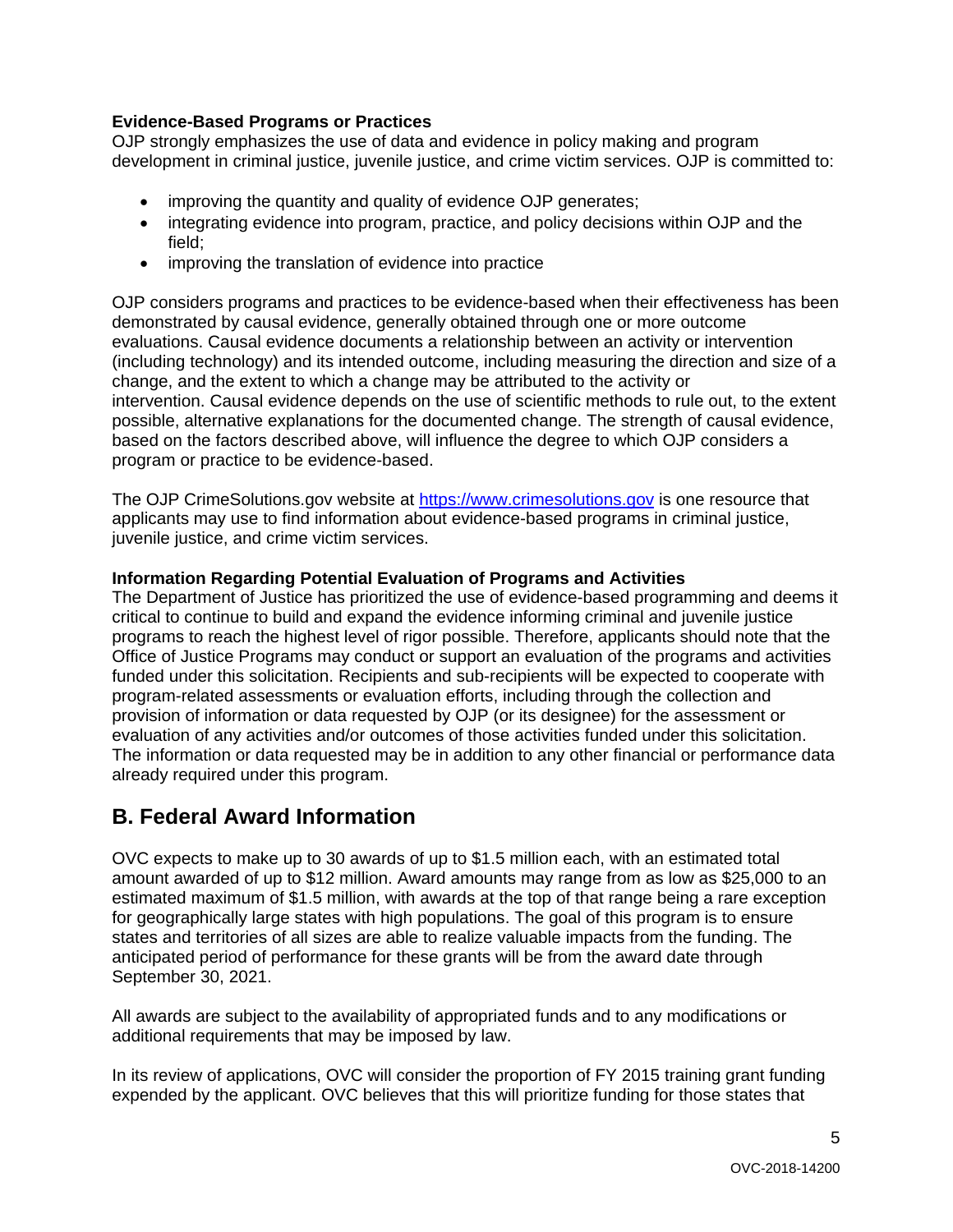have effectively utilized statewide training funds in the past. Information on the review criteria for this solicitation is found in [Section E. Application Review Information.](#page-22-2)

#### <span id="page-5-0"></span>**Type of Award**

OVC expects to make any award under this solicitation in the form of a grant. See [Administrative, National Policy, and Other Legal Requirements,](#page-24-0) under [Section F. Federal Award](#page-24-0)  [Administration Information,](#page-24-0) for a brief discussion of important statutes, regulations, and award conditions that apply to many (or in some cases, all) OJP grants.

#### <span id="page-5-1"></span>**Financial Management and System of Internal Controls**

Award recipients and subrecipients (including recipients or subrecipients that are pass-through entities<sup>[3](#page-5-2)</sup>) must, as described in the Part 200 Uniform Requirements<sup>[4](#page-5-3)</sup> as set out at 2 C.F.R. 200.303:

- (a) Establish and maintain effective internal control over the Federal award that provides reasonable assurance that [the recipient (and any subrecipient)] is managing the Federal award in compliance with Federal statutes, regulations, and the terms and conditions of the Federal award. These internal controls should be in compliance with guidance in "Standards for Internal Control in the Federal Government" issued by the Comptroller General of the United States and the "Internal Control Integrated Framework", issued by the Committee of Sponsoring Organizations of the Treadway Commission (COSO).
- (b) Comply with Federal statutes, regulations, and the terms and conditions of the Federal awards.
- (c) Evaluate and monitor [the recipient's (and any subrecipient's)] compliance with statutes, regulations, and the terms and conditions of Federal awards.
- (d) Take prompt action when instances of noncompliance are identified including noncompliance identified in audit findings.
- (e) Take reasonable measures to safeguard protected personally identifiable information and other information the Federal awarding agency or pass-through entity designates as sensitive or [the recipient (or any subrecipient)] considers sensitive consistent with applicable Federal, state, local, and tribal laws regarding privacy and obligations of confidentiality.

To help ensure that applicants understand the applicable administrative requirements and cost principles, OJP encourages prospective applicants to enroll, at no charge, in the DOJ Grants Financial Management Online Training, available at [https://ojpfgm.webfirst.com/.](https://ojpfgm.webfirst.com/) (This training is required for all OJP award recipients.)

Also, applicants should be aware that OJP collects information from applicants on their financial management and systems of internal controls (among other information) which is used to make

<span id="page-5-3"></span><span id="page-5-2"></span><sup>&</sup>lt;sup>3</sup> For purposes of this solicitation, the phrase "pass-through entity" includes any recipient or subrecipient that provides a subaward ("subgrant") to a subrecipient (subgrantee) to carry out part of the funded award or program. Additional information on proposed subawards is listed unde[r What an Application Should Include,](#page-7-4) Section D of this solicitation. <sup>4</sup> The "Part 200 Uniform Requirements" means the DOJ regulation at 2 C.F.R Part 2800, which adopts (with certain modifications) the provisions of 2 C.F.R. Part 200.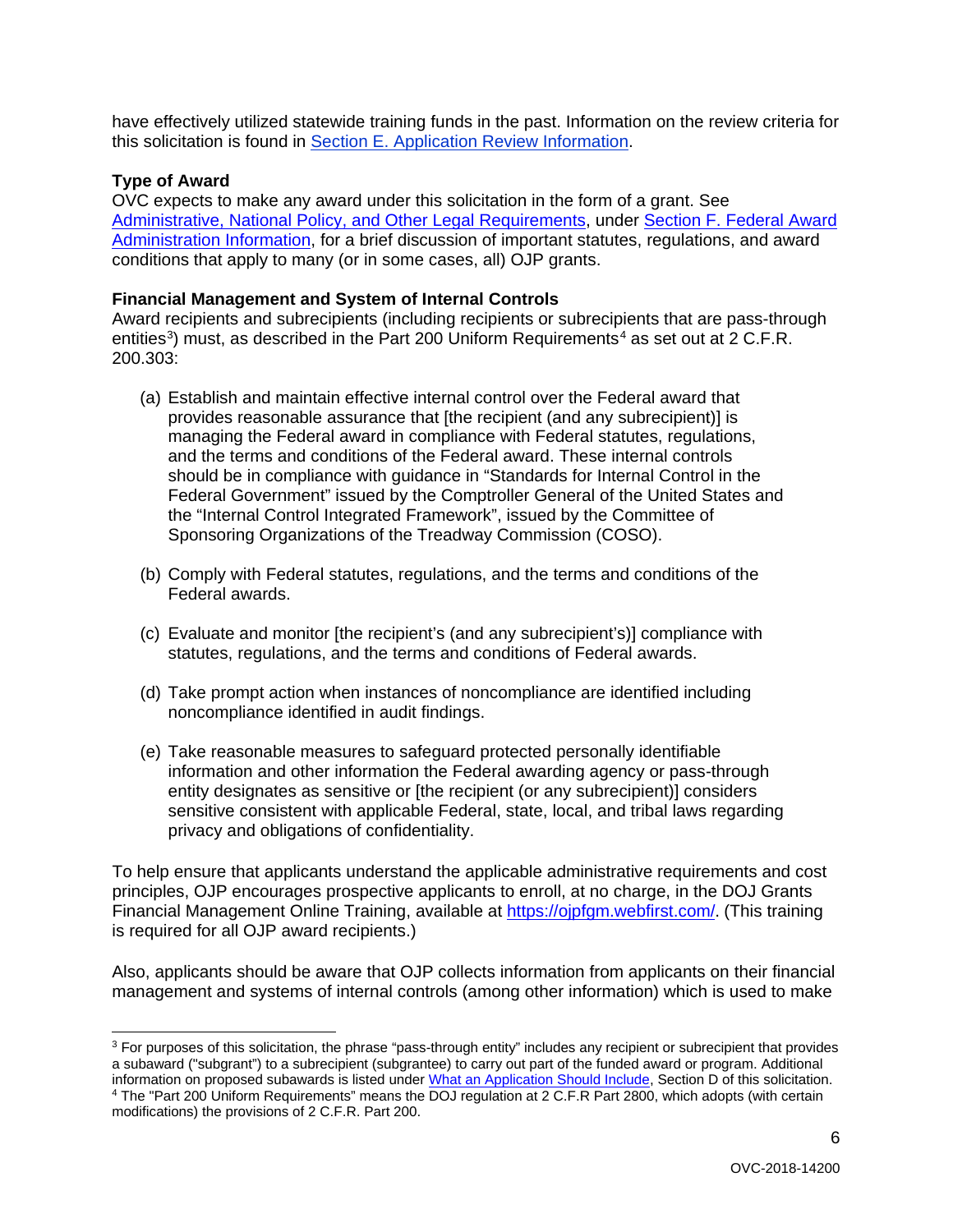<span id="page-6-0"></span>award decisions. Under [Section D. Application and Submission Information,](#page-7-0) applicants may access and review a questionnaire – the [OJP Financial Management and System of Internal](https://ojp.gov/funding/Apply/Resources/FinancialCapability.pdf)  [Controls Questionnaire](https://ojp.gov/funding/Apply/Resources/FinancialCapability.pdf) – that OJP requires **all** applicants (other than an individual applying in his/her personal capacity) to download, complete, and submit as part of the application.

#### **Budget Information**

#### <span id="page-6-1"></span>**Cost Sharing or Match Requirement**

This solicitation does not require a match. However, if a successful application proposes a voluntary match amount, and OJP approves the budget, the total match amount incorporated into the approved budget becomes mandatory and subject to audit.

For additional information on cost sharing and match, see the DOJ Grants Financial Guide at [https://ojp.gov/financialguide/DOJ/PostawardRequirements/chapter3.3b.htm.](https://ojp.gov/financialguide/DOJ/PostawardRequirements/chapter3.3b.htm)

#### <span id="page-6-2"></span>**Pre-Agreement Costs (also known as Pre-Award Costs)**

Pre-agreement costs are costs incurred by the applicant prior to the start date of the period of performance of the federal award.

OJP does **not** typically approve pre-agreement costs; an applicant must request and obtain the prior written approval of OJP for all such costs. All such costs incurred prior to award and prior to approval of the costs are incurred at the sole risk of the applicant. (Generally, no applicant should incur project costs *before* submitting an application requesting federal funding for those costs.) Should there be extenuating circumstances that make it appropriate for OJP to consider approving pre-agreement costs, the applicant may contact the point of contact listed on the title page of this solicitation for the requirements concerning written requests for approval. If approved in advance by OJP, award funds may be used for pre-agreement costs, consistent with the recipient's approved budget and applicable cost principles. See the section on Costs Requiring Prior Approval in the DOJ Grants Financial Guide at <https://ojp.gov/financialguide/doj/index.htm> for more information.

#### <span id="page-6-3"></span>**Limitation on Use of Award Funds for Employee Compensation; Waiver**

With respect to any award of more than \$250,000 made under this solicitation, a recipient may not use federal funds to pay total cash compensation (salary plus cash bonuses) to any employee of the recipient at a rate that exceeds 110 percent of the maximum annual salary payable to a member of the federal government's Senior Executive Service (SES) at an agency with a Certified SES Performance Appraisal System for that year.<sup>[5](#page-6-4)</sup> The 2018 salary table for SES employees is available on the Office of Personnel Management website at [https://www.opm.gov/policy-data-oversight/pay-leave/salaries-wages/salary](https://www.opm.gov/policy-data-oversight/pay-leave/salaries-wages/salary-tables/18Tables/exec/html/ES.aspx)[tables/18Tables/exec/html/ES.aspx.](https://www.opm.gov/policy-data-oversight/pay-leave/salaries-wages/salary-tables/18Tables/exec/html/ES.aspx) Note: A recipient may compensate an employee at a greater rate, provided the amount in excess of this compensation limitation is paid with nonfederal funds. (Non-federal funds used for any such additional compensation will not be considered matching funds, where match requirements apply.) If only a portion of an employee's time is charged to an OJP award, the maximum allowable compensation is equal to the percentage of time worked times the maximum salary limitation.

The Assistant Attorney General for OJP may exercise discretion to waive, on an individual basis, this limitation on compensation rates allowable under an award. An applicant that

7

<span id="page-6-4"></span> <sup>5</sup> OJP does not apply this limitation on the use of award funds to the nonprofit organizations listed in Appendix VIII to 2 C.F.R. Part 200.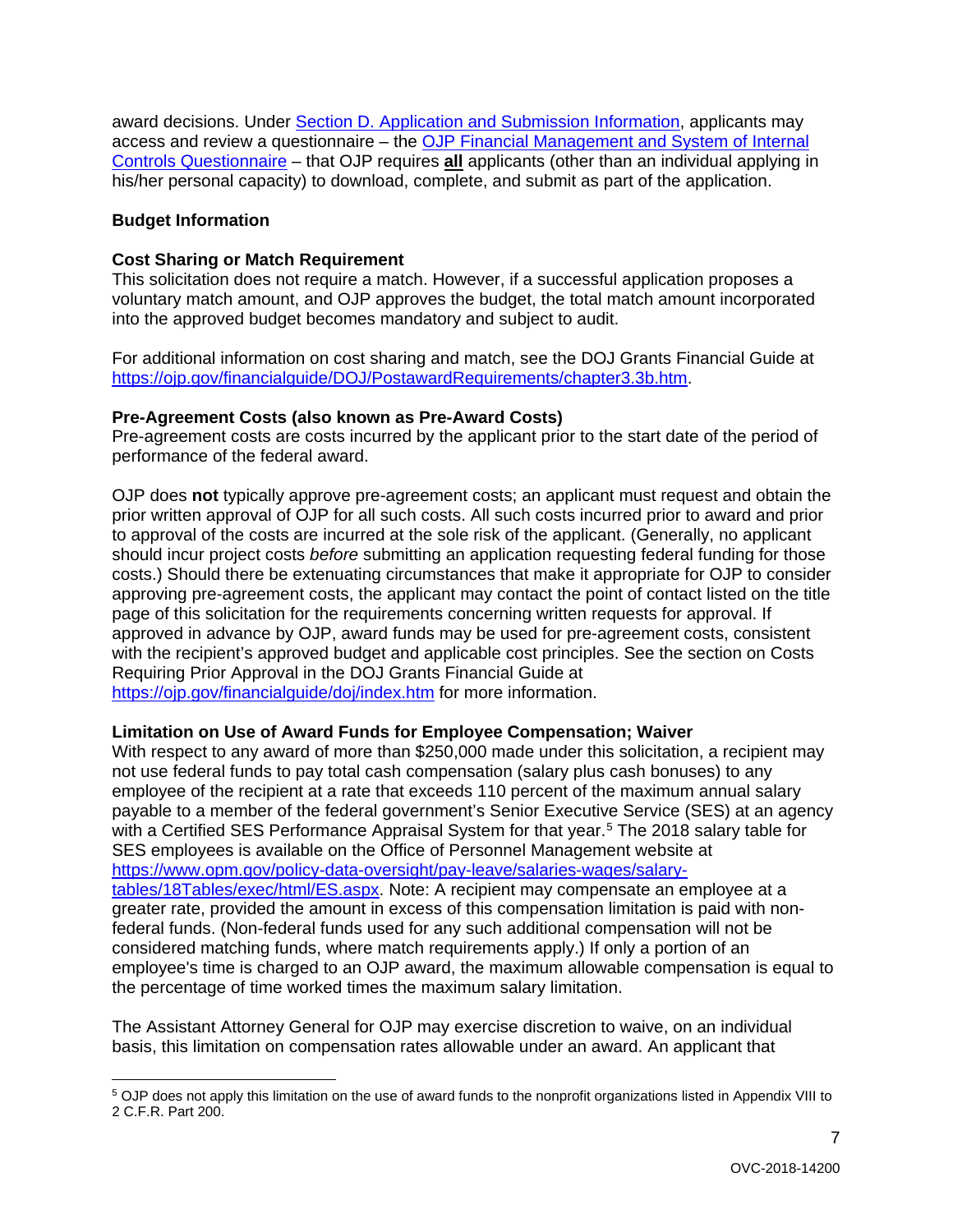requests a waiver should include a detailed justification in the budget narrative of its application. An applicant that does not submit a waiver request and justification with its application should anticipate that OJP will require the applicant to adjust and resubmit the budget.

The justification should address, in the context of the work the individual would do under the award, the particular qualifications and expertise of the individual, the uniqueness of a service the individual will provide, the individual's specific knowledge of the proposed program or project, and a statement that explains whether and how the individual's salary under the award would be commensurate with the regular and customary rate for an individual with his/her qualifications and expertise, and for the work he/she would do under the award.

#### <span id="page-7-1"></span>**Prior Approval, Planning, and Reporting of Conference/Meeting/Training Costs**

OJP strongly encourages every applicant that proposes to use award funds for any conference, meeting, or training-related activity (or similar event) to review carefully—before submitting an application—the OJP and DOJ policy and guidance on approval, planning, and reporting of such events, available at

[https://www.ojp.gov/financialguide/doj/PostawardRequirements/chapter3.10a.htm.](https://www.ojp.gov/financialguide/doj/PostawardRequirements/chapter3.10a.htm) OJP policy and guidance (1) encourage minimization of conference, meeting, and training costs; (2) require prior written approval (which may affect project timelines) of most conference, meeting, and training costs for cooperative agreement recipients, and some conference, meeting, and training costs for grant recipients; and (3) set cost limits, which include a general prohibition of all food and beverage costs.

#### <span id="page-7-2"></span>**Costs Associated with Language Assistance (if applicable)**

If an applicant proposes a program or activity that would deliver services or benefits to individuals, the costs of taking reasonable steps to provide meaningful access to those services or benefits for individuals with limited English proficiency may be allowable. Reasonable steps to provide meaningful access to services or benefits may include interpretation or translation services, where appropriate.

For additional information, see the "Civil Rights Compliance" section under ["Overview of Legal](https://ojp.gov/funding/Explore/LegalOverview/index.htm)  [Requirements Generally Applicable to OJP Grants and Cooperative Agreements -](https://ojp.gov/funding/Explore/LegalOverview/index.htm) FY 2018 [Awards"](https://ojp.gov/funding/Explore/LegalOverview/index.htm) in the OJP Funding Resource Center at [https://ojp.gov/funding/index.htm.](https://ojp.gov/funding/index.htm)

## <span id="page-7-3"></span>**C. Eligibility Information**

For eligibility information, see the title page.

For information on cost sharing or match requirements, see Section [B. Federal Award](#page-4-2)  [Information.](#page-4-2)

## <span id="page-7-0"></span>**D. Application and Submission Information**

#### <span id="page-7-4"></span>**What an Application Should Include**

This section describes in detail what an application should include. An applicant should anticipate that if it fails to submit an application that contains all of the specified elements, it may negatively affect the review of its application; and, should a decision be made to make an award, it may result in the inclusion of award conditions that preclude the recipient from accessing or using award funds until the recipient satisfies the conditions and OJP makes the funds available.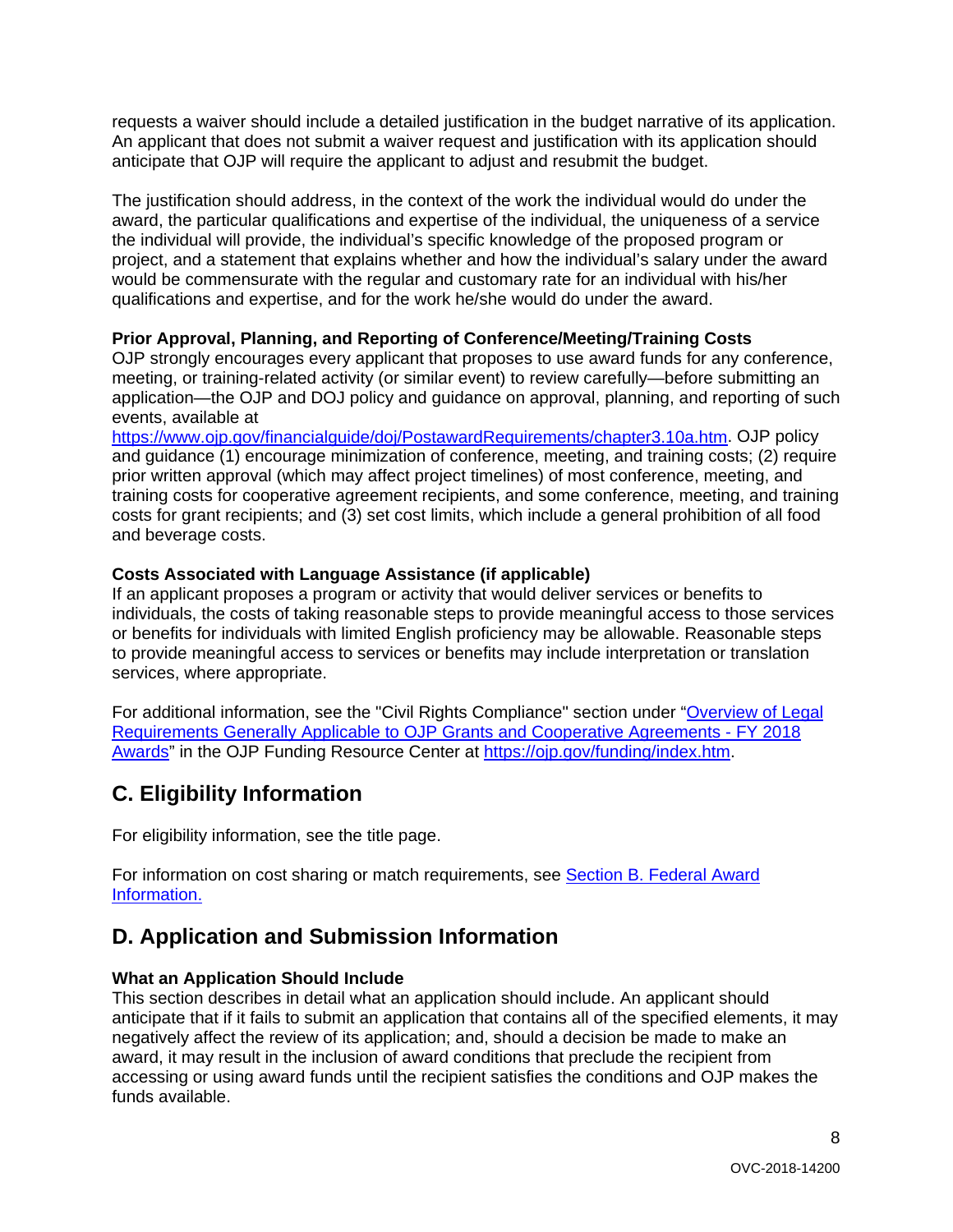Moreover, an applicant should anticipate that an application that OJP determines is nonresponsive to the scope of the solicitation, or that OJP determines does not include the application elements that OVC has designated to be critical, will neither proceed to peer review, nor receive further consideration. For this solicitation, OVC has designated the following application elements as critical: Program Narrative, Budget Detail Worksheet, and Budget Narrative.

**NOTE:** OJP has combined the Budget Detail Worksheet and Budget Narrative in a single document collectively referred to as the Budget Detail Worksheet. See "Budget Information and Associated Documentation" below for more information about the Budget Detail Worksheet and where it can be accessed.

OJP strongly recommends that applicants use appropriately descriptive file names (e.g., "Program Narrative," "Budget Detail Worksheet," "Timelines," "Memoranda of Understanding," "Resumes") for all attachments. Also, OJP recommends that applicants include resumes in a single file.

Please review the "Note on File Names and File Types" under [How To Apply](#page-18-0) to be sure applications are submitted in permitted formats.

#### **1. Information to Complete the Application for Federal Assistance (SF-424)**

The SF-424 is a required standard form used as a cover sheet for submission of preapplications, applications, and related information. Grants.gov and the OJP Grants Management System (GMS) take information from the applicant's profile to populate the fields on this form. When selecting "type of applicant," if the applicant is a for-profit entity, select "For-Profit Organization" or "Small Business" (as applicable).

To avoid processing delays, an applicant must include an accurate legal name on its SF-424. On the SF-424, current OJP award recipients, when completing the field for "Legal Name" (box 8a), should use the same legal name that appears on the prior year award document (which is also the legal name stored in OJP's financial system). Also, these recipients should enter the Employer Identification Number (EIN) in box 8b exactly as it appears on the prior year award document. An applicant with a current, active award(s) must ensure that its GMS profile is current. If the profile is not current, the applicant should submit a Grant Adjustment Notice (GAN) updating the information on its GMS profile prior to applying under this solicitation.

A new applicant entity should enter its official legal name in box 8a, its address in box 8d, its EIN in box 8b, and its Data Universal Numbering System (DUNS) number in box 8c of the SF-424. A new applicant entity should attach official legal documents to its application (e.g., articles of incorporation, 501(c)(3) status documentation, organizational letterhead) to confirm the legal name, address, and EIN entered into the SF-424. OJP will use the System for Award Management (SAM) to confirm the legal name and DUNS number entered in the SF-424; therefore, an applicant should ensure that the information entered in the SF-424 matches its current registration in SAM. See the [How to Apply](#page-18-0) section for more information on SAM and DUNS numbers.

**Intergovernmental Review:** This solicitation ("funding opportunity") **is not** subject to [Executive Order 12372.](https://www.archives.gov/federal-register/codification/executive-order/12372.html) (In completing the SF-424, an applicant is to answer question 19 by selecting the response that the "Program is not covered by E.O. 12372.")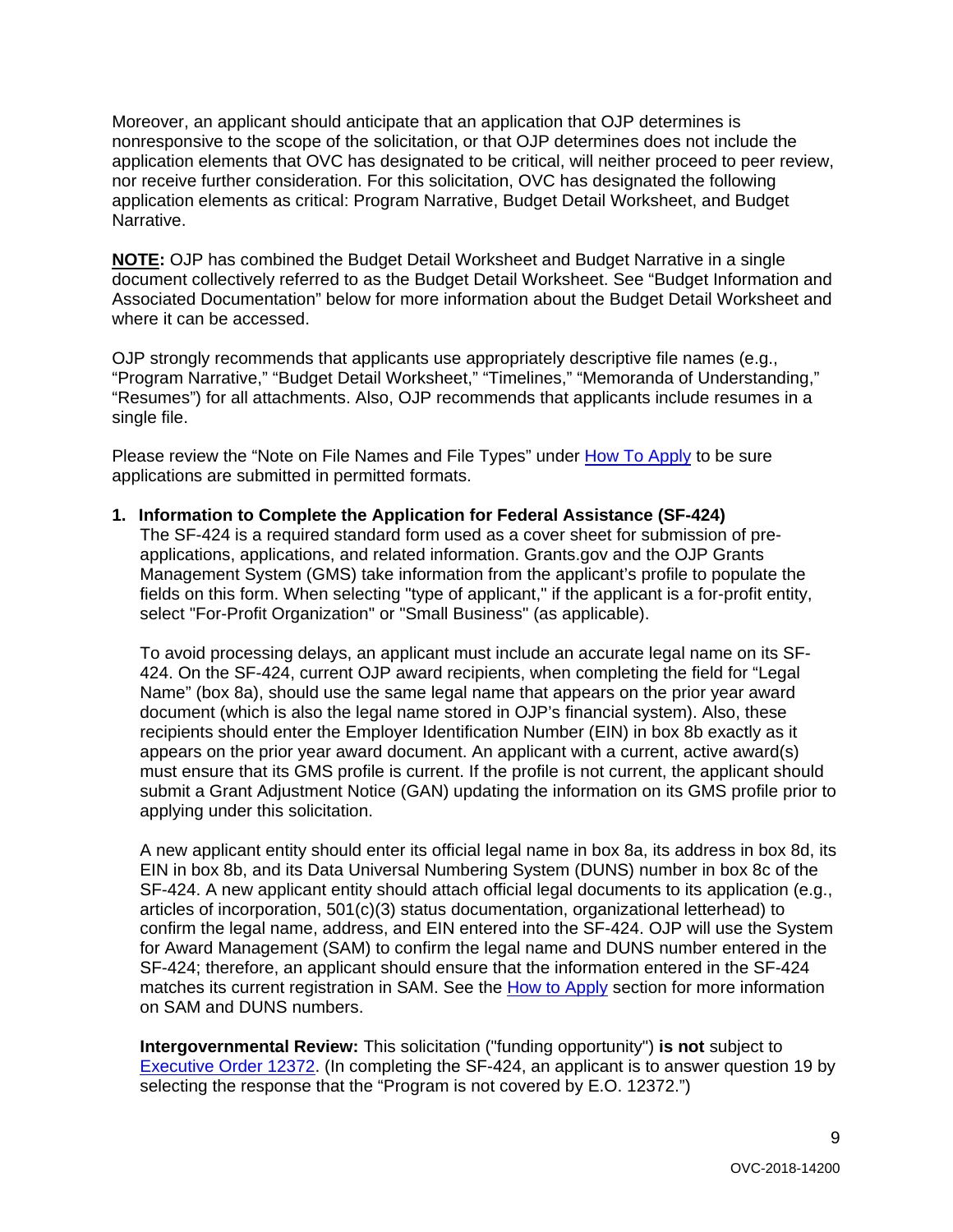#### **2. Project Abstract**

Applications should include a high-quality project abstract that summarizes the proposed project in 400 words or less. Project abstracts should be—

- Written for a general public audience.
- Submitted as a separate attachment with "Project Abstract" as part of its file name.
- Single-spaced, using a standard 12-point font (such as Times New Roman) with 1-inch margins.

As a separate attachment, the project abstract will **not** count against the page limit for the program narrative.

#### **3. Program Narrative**

The program narrative should be double-spaced, using a standard 12-point font (Times New Roman preferred); have no less than 1-inch margins; and should not exceed 20 pages. Pages should be numbered. If the program narrative fails to comply with these lengthrelated restrictions, OVC may consider such noncompliance in peer review and in final award decisions. The following sections should be included as part of the program narrative<sup>[6](#page-9-0)</sup>:

#### **a. Description of the Issue**

This section must establish strong rationale for the project and provide a clear statement of how funding will support the project's value to the victims' field by meeting the stated goals. An applicant should use data to provide evidence that the need for the effort exists and demonstrate the scope and size of the need. The applicant should also make a convincing case that the project addresses a gap in existing resources and does not duplicate existing resources.

#### **b. Project Design and Implementation Plan**

The project design and implementation plan must describe the project strategy and discuss how the strategy will address the identified problems and support the goals and objectives. The applicant's strategy or design must include a description of project phases, tasks, activities, and staff responsibilities; clear descriptions of interim deliverables and final products; and a time-task plan that clearly identifies objectives, major activities, and products. The time-task plan presented in chart form will not be included as part of the 20-page program narrative limitation. In its time-task plan, the applicant should describe the strategy, tasks, and time-task plan for developing and providing training and technical assistance to organizations providing services to victims of crime for the duration of the project period. This plan must include a schedule for completion of activities. In preparing the time-task plan, applicants should make certain that all project activites will occur within the proposed project period. The plan must also provide for the submission of financial and progress reports. All recipients are required to submit semiannual progress reports and quarterly financial reports.

#### **c. Capabilities and Competencies**

Applications must include a clear description of the applicant's management structure and the current and proposed professional staff members' unique qualifications that will enable them to fulfill their grant responsibilities. Applicants must describe how the

<span id="page-9-0"></span> $6$  For information on subawards (including the details on proposed subawards that should be included in the application), see "Budget and Associated Documentation" under [Section D. Application and Submission Information.](#page-7-0)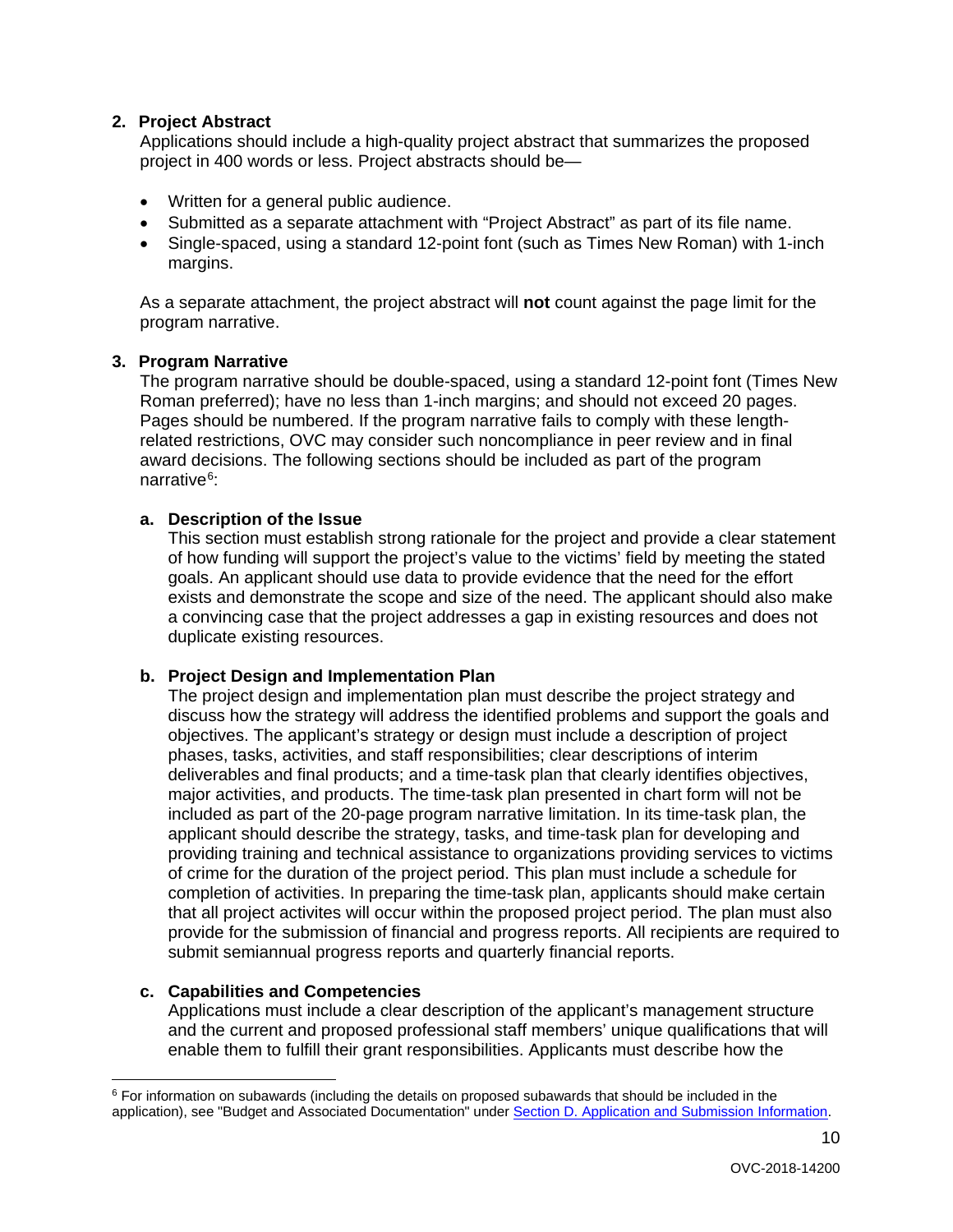program will be managed and include an organizational chart or information describing the roles and responsibilities of key organizational and functional components and personnel. Applicants must also include a list of personnel responsible for managing and implementing the major stages of the project. If additional staff will be hired to complete the project, the applicant should identify the selection criteria. The project director must have both the substantitve expertise and experience to perform crucial leadership functions and sufficient time to devote to the project to provide the needed guidance and supervision. Job descriptions and copies of resumes for proposed key staff positions should be included.

**d. Plan for Collecting the Data Required for this Solicitation's Performance Measures** OJP will require each successful applicant to submit regular performance data that demonstrate the results of the work carried out under the award (see ["General](#page-25-0)  [Information about Post-Federal Award Reporting Requirements"](#page-25-0) in [Section F. Federal](#page-24-0)  [Award Administration Information\)](#page-24-0). The performance data directly relate to the goals, objectives, and deliverables identified under "Goals, Objectives, and Deliverables" in [Section A. Program Description.](#page-3-0)

Award recipients will be required to provide the relevant data by submitting semi-annual performance reports through the Grants Management System (GMS). Performance measures for this solicitation are listed in [Appendix A: Performance Measures Table.](#page-27-1) Applicants should visit OJP's performance measurement page at [www.ojp.gov/performance](https://www.ojp.gov/performance) for an overview of performance measurement activities at OJP.

The application should demonstrate the applicant's understanding of the performance data reporting requirements for this grant program and detail how the applicant will gather the required data should it receive funding.

Please note that applicants are **not** required to submit performance data with the application. Performance measures information is included as an alert that successful applicants will be required to submit performance data as part of the reporting requirements under an award.

#### **Note on Project Evaluations**

An applicant that proposes to use award funds through this solicitation to conduct project evaluations should be aware that certain project evaluations (such as systematic investigations designed to develop or contribute to generalizable knowledge) may constitute "research" for purposes of applicable DOJ human subjects' protection regulations. However, project evaluations that are intended only to generate internal improvements to a program or service, or are conducted only to meet OJP's performance measure data reporting requirements, likely do not constitute "research." Each applicant should provide sufficient information for OJP to determine whether the particular project it proposes would either intentionally or unintentionally collect and/or use information in such a way that it meets the DOJ definition of research that appears at 28 C.F.R. Part 46 ("Protection of Human Subjects").

"Research," for purposes of human subjects' protection for OJP-funded programs, is defined as "a systematic investigation, including research development, testing and evaluation, designed to develop or contribute to generalizable knowledge." 28 C.F.R. 46.102(d).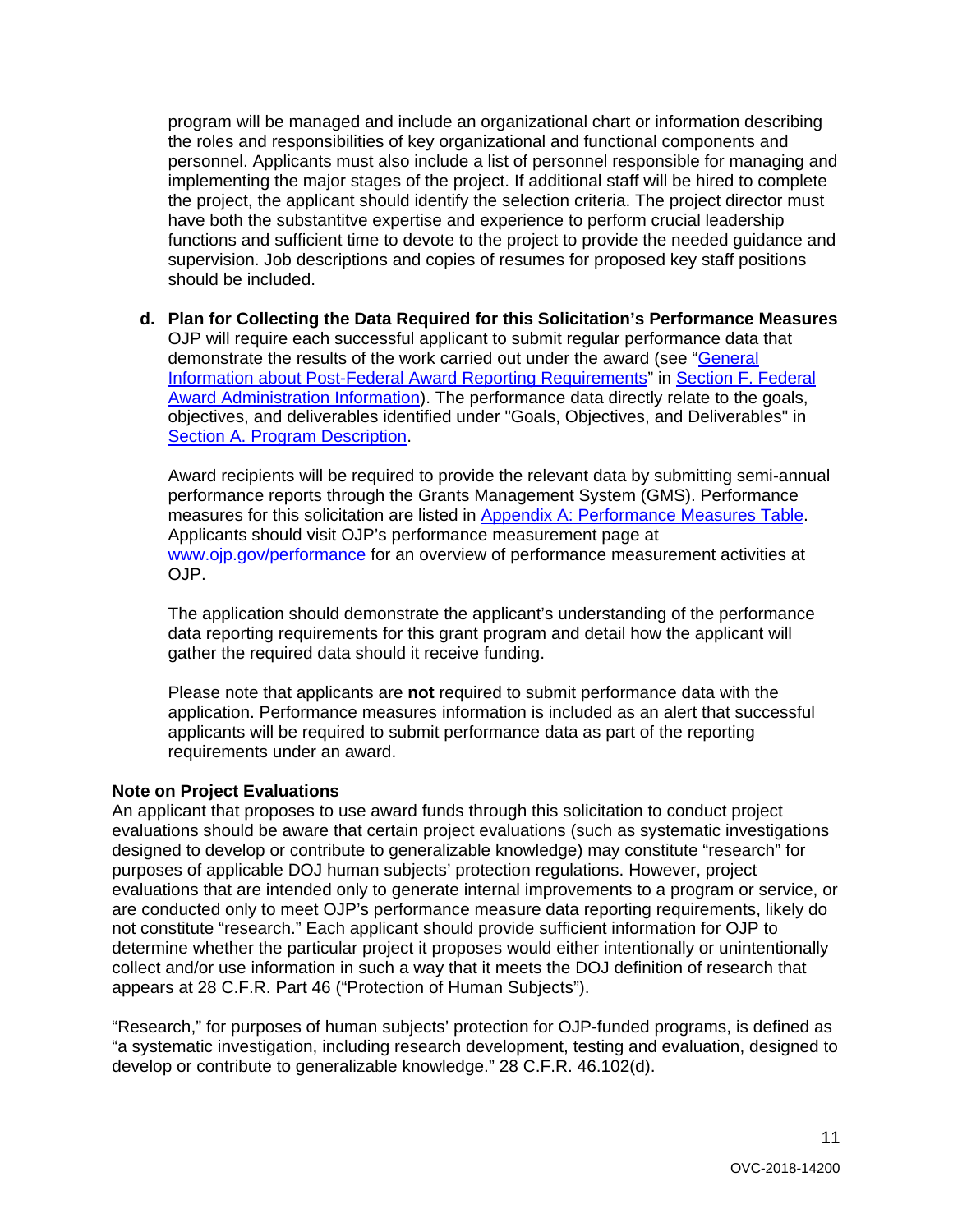For additional information on determining whether a proposed activity would constitute research for purposes of human subjects protection, applicants should consult the decision tree in the ["Overview of Legal Requirements Generally Applicable to OJP Grants and Cooperative](https://ojp.gov/funding/Explore/LegalOverview/index.htm)  Agreements - [FY 2018 Awards,](https://ojp.gov/funding/Explore/LegalOverview/index.htm)" available through the OJP Funding Resource Center at [https://ojp.gov/funding/Explore/SolicitationRequirements/index.htm.](https://ojp.gov/funding/Explore/SolicitationRequirements/index.htm)

Every prospective applicant whose application may propose a research or statistical component also should review the "Data Privacy and Confidentiality Requirements" section on that webpage.

#### **4. Budget and Associated Documentation**

The Budget Detail Worksheet and the Budget Narrative are now combined in a single document collectively referred to as the Budget Detail Worksheet. The Budget Detail Worksheet is a user-friendly, fillable, Microsoft Excel-based document designed to calculate totals. Additionally, the Excel workbook contains worksheets for multiple budget years that can be completed as necessary. **All applicants should use the Excel version when completing the proposed budget in an application, except in cases where the applicant does not have access to Microsoft Excel or experiences technical difficulties.** If an applicant does not have access to Microsoft Excel or experiences technical difficulties with the Excel version, then the applicant should use the 508-compliant accessible Adobe Portable Document Format (PDF) version.

Both versions of the Budget Detail Worksheet can be accessed at [https://ojp.gov/funding/Apply/Forms/BudgetDetailWorksheet.htm.](https://ojp.gov/funding/Apply/Forms/BudgetDetailWorksheet.htm)

#### **a. Budget Detail Worksheet**

The Budget Detail Worksheet should provide the detailed computation for each budget line item, listing the total cost of each and showing how it was calculated by the applicant. For example, costs for personnel should show the annual salary rate and the percentage of time devoted to the project for each employee paid with grant funds. The Budget Detail Worksheet should present a complete itemization of all proposed costs.

For questions pertaining to budget and examples of allowable and unallowable costs, see the DOJ Grants Financial Guide at [https://ojp.gov/financialguide/DOJ/index.htm.](https://ojp.gov/financialguide/DOJ/index.htm)

#### **b. Budget Narrative**

The budget narrative should thoroughly and clearly describe every category of expense listed in the Budget Detail Worksheet. OJP expects proposed budgets to be complete, cost effective, and allowable (e.g., reasonable, allocable, and necessary for project activities).

An applicant should demonstrate in its budget narrative how it will maximize cost effectiveness of award expenditures. Budget narratives should generally describe cost effectiveness in relation to potential alternatives and the goals of the project. For example, a budget narrative should detail why planned in-person meetings are necessary, or how technology and collaboration with outside organizations could be used to reduce costs, without compromising quality.

The budget narrative should be mathematically sound and correspond clearly with the information and figures provided in the Budget Detail Worksheet. The narrative should explain how the applicant estimated and calculated all costs, and how those costs are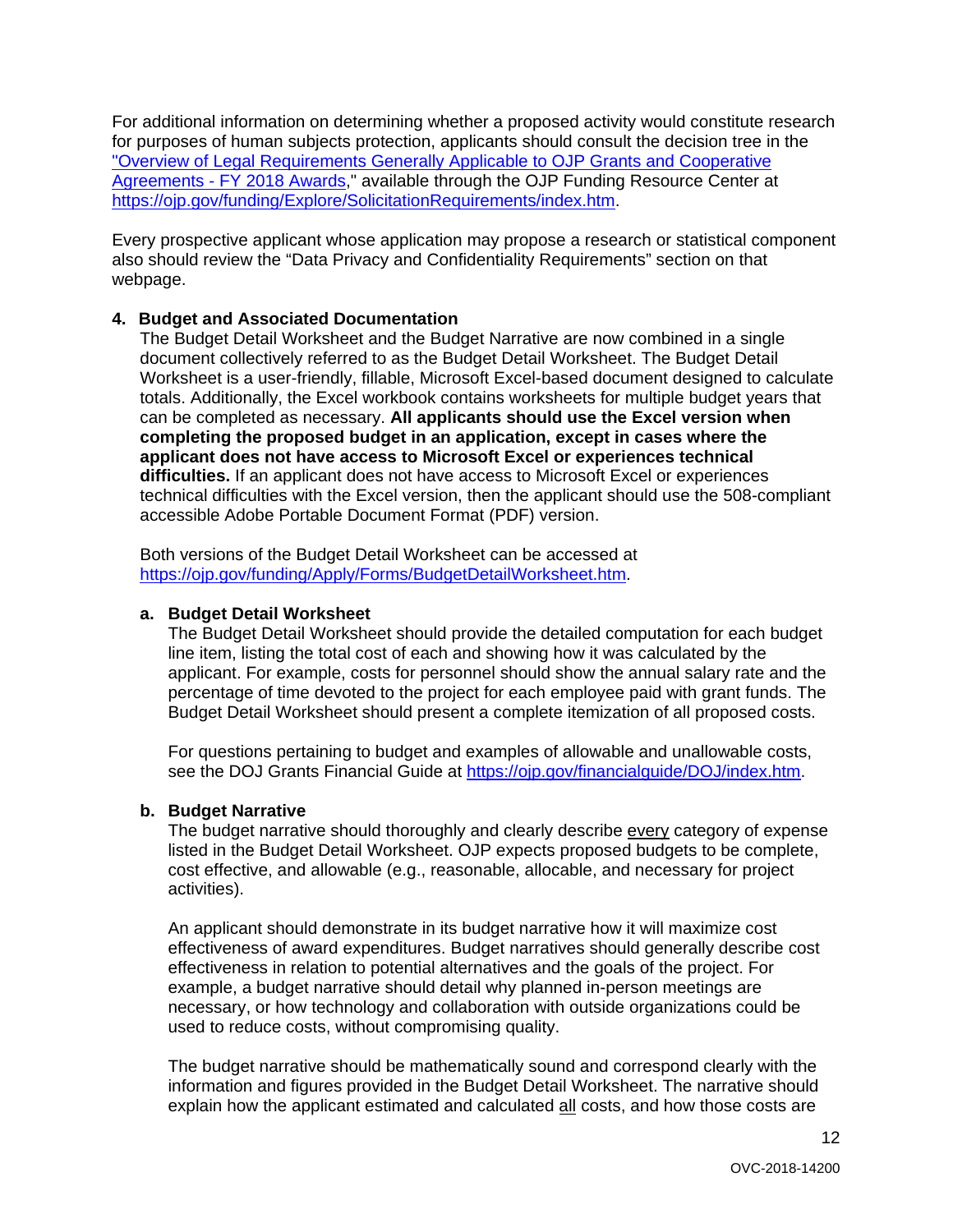necessary to the completion of the proposed project. The narrative may include tables for clarification purposes, but need not be in a spreadsheet format. As with the Budget Detail Worksheet, the budget narrative should describe costs by year.

#### **c. Information on Proposed Subawards (if any), and on Proposed Procurement Contracts (if any)**

Applicants for OJP awards typically may propose to make *subawards*. Applicants also may propose to enter into procurement *contracts* under the award.

Whether an action—for federal grants administrative purposes—is a subaward or procurement contract is a critical distinction as significantly different rules apply to subawards and procurement contracts. If a recipient enters into an agreement that is a subaward of an OJP award, specific rules apply—many of which are set by federal statutes and DOJ regulations; others by award conditions. These rules place particular responsibilities on an OJP recipient for any subawards the OJP recipient may make. The rules determine much of what the written subaward agreement itself must require or provide. The rules also determine much of what an OJP recipient must do both before and after it makes a subaward. If a recipient enters into an agreement that is a procurement contract under an OJP award, a substantially different set of federal rules applies.

OJP has developed the following guidance documents to help clarify the differences between subawards and procurement contracts under an OJP award and outline the compliance and reporting requirements for each. This information can be accessed online at [https://ojp.gov/training/training.htm.](http://links.govdelivery.com/track?type=click&enid=ZWFzPTEmbXNpZD0mYXVpZD0mbWFpbGluZ2lkPTIwMTcwNzE3Ljc1OTkyNjAxJm1lc3NhZ2VpZD1NREItUFJELUJVTC0yMDE3MDcxNy43NTk5MjYwMSZkYXRhYmFzZWlkPTEwMDEmc2VyaWFsPTE3MDc5NDk3JmVtYWlsaWQ9bHVjeS5tdW5nbGVAb2pwLnVzZG9qLmdvdiZ1c2VyaWQ9bHVjeS5tdW5nbGVAb2pwLnVzZG9qLmdvdiZ0YXJnZXRpZD0mZmw9Jm12aWQ9JmV4dHJhPSYmJg==&&&100&&&https://ojp.gov/training/training.htm)

- [Subawards under OJP Awards and Procurement Contracts under Awards: A](http://links.govdelivery.com/track?type=click&enid=ZWFzPTEmbXNpZD0mYXVpZD0mbWFpbGluZ2lkPTIwMTcwNzE3Ljc1OTkyNjAxJm1lc3NhZ2VpZD1NREItUFJELUJVTC0yMDE3MDcxNy43NTk5MjYwMSZkYXRhYmFzZWlkPTEwMDEmc2VyaWFsPTE3MDc5NDk3JmVtYWlsaWQ9bHVjeS5tdW5nbGVAb2pwLnVzZG9qLmdvdiZ1c2VyaWQ9bHVjeS5tdW5nbGVAb2pwLnVzZG9qLmdvdiZ0YXJnZXRpZD0mZmw9Jm12aWQ9JmV4dHJhPSYmJg==&&&101&&&https://ojp.gov/training/pdfs/Subaward-Procure-Toolkit-D.pdf)  [Toolkit for OJP Recipients.](http://links.govdelivery.com/track?type=click&enid=ZWFzPTEmbXNpZD0mYXVpZD0mbWFpbGluZ2lkPTIwMTcwNzE3Ljc1OTkyNjAxJm1lc3NhZ2VpZD1NREItUFJELUJVTC0yMDE3MDcxNy43NTk5MjYwMSZkYXRhYmFzZWlkPTEwMDEmc2VyaWFsPTE3MDc5NDk3JmVtYWlsaWQ9bHVjeS5tdW5nbGVAb2pwLnVzZG9qLmdvdiZ1c2VyaWQ9bHVjeS5tdW5nbGVAb2pwLnVzZG9qLmdvdiZ0YXJnZXRpZD0mZmw9Jm12aWQ9JmV4dHJhPSYmJg==&&&101&&&https://ojp.gov/training/pdfs/Subaward-Procure-Toolkit-D.pdf)
- [Checklist to Determine Subrecipient or Contractor Classification.](http://links.govdelivery.com/track?type=click&enid=ZWFzPTEmbXNpZD0mYXVpZD0mbWFpbGluZ2lkPTIwMTcwNzE3Ljc1OTkyNjAxJm1lc3NhZ2VpZD1NREItUFJELUJVTC0yMDE3MDcxNy43NTk5MjYwMSZkYXRhYmFzZWlkPTEwMDEmc2VyaWFsPTE3MDc5NDk3JmVtYWlsaWQ9bHVjeS5tdW5nbGVAb2pwLnVzZG9qLmdvdiZ1c2VyaWQ9bHVjeS5tdW5nbGVAb2pwLnVzZG9qLmdvdiZ0YXJnZXRpZD0mZmw9Jm12aWQ9JmV4dHJhPSYmJg==&&&102&&&https://ojp.gov/training/pdfs/Subrecipient-Procure-cklist-B.pdf)
- [Sole Source Justification Fact Sheet and Sole Source Review Checklist.](http://links.govdelivery.com/track?type=click&enid=ZWFzPTEmbXNpZD0mYXVpZD0mbWFpbGluZ2lkPTIwMTcwNzE3Ljc1OTkyNjAxJm1lc3NhZ2VpZD1NREItUFJELUJVTC0yMDE3MDcxNy43NTk5MjYwMSZkYXRhYmFzZWlkPTEwMDEmc2VyaWFsPTE3MDc5NDk3JmVtYWlsaWQ9bHVjeS5tdW5nbGVAb2pwLnVzZG9qLmdvdiZ1c2VyaWQ9bHVjeS5tdW5nbGVAb2pwLnVzZG9qLmdvdiZ0YXJnZXRpZD0mZmw9Jm12aWQ9JmV4dHJhPSYmJg==&&&103&&&https://ojp.gov/training/pdfs/Sole-Source-FactSheet-C.pdf)

In general, the central question is the relationship between what the third-party will do under its agreement with the recipient and what the recipient has committed (to OJP) to do under its award to further a public purpose (e.g., services the recipient will provide, products it will develop or modify, research or evaluation it will conduct). If a third party will provide some of the services the recipient has committed (to OJP) to provide, will develop or modify all or part of a product the recipient has committed (to OJP) to develop or modify, or will conduct part of the research or evaluation the recipient has committed (to OJP) to conduct, OJP will consider the agreement with the third party a *subaward* for purposes of federal grants administrative requirements.

This will be true **even if** the recipient, for internal or other non-federal purposes, labels or treats its agreement as a procurement, a contract, or a procurement contract. Neither the title nor the structure of an agreement determines whether the agreement—for purposes of federal grants administrative requirements—is a *subaward* or is instead a procurement *contract* under an award. The substance of the relationship should be given greater consideration than the form of agreement between the recipient and the outside entity.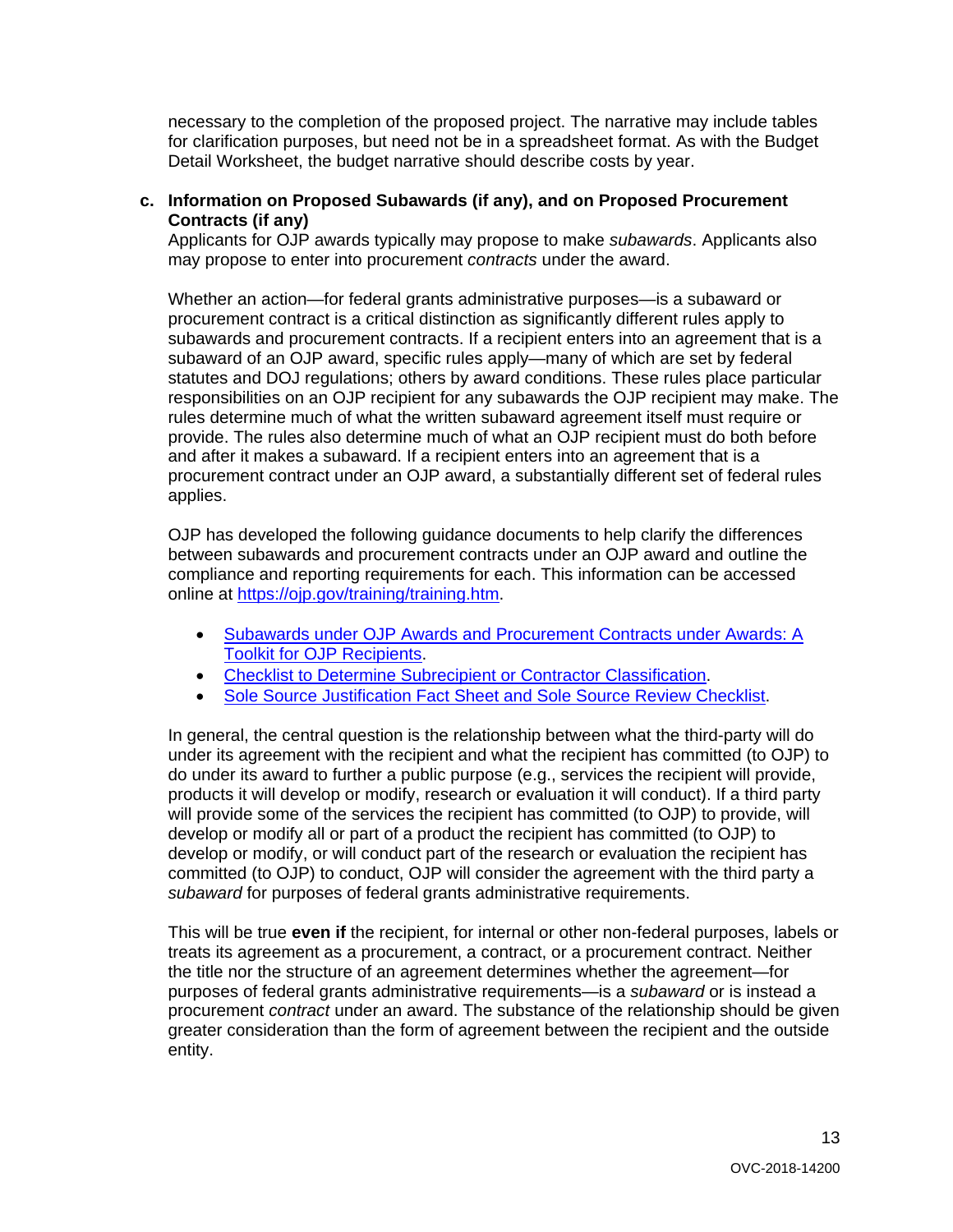#### **i. Information on proposed subawards**

A recipient of an OJP award may not make subawards ("subgrants") unless the recipient has specific federal authorization to do so. Unless an applicable statute or DOJ regulation specifically authorizes (or requires) subawards, a recipient must have authorization from OJP before it may make a subaward.

A particular subaward may be authorized by OJP because the recipient included a sufficiently detailed description and justification of the proposed subaward in the Program Narrative, Budget Detail Worksheet, and Budget Narrative as approved by OJP. If, however, a particular subaward is not authorized by federal statute or regulation, and is not approved by OJP, the recipient will be required, post-award, to request and obtain written authorization from OJP before it may make the subaward.

If an applicant proposes to make one or more subawards to carry out the federal award and program, the applicant should— (1) identify (if known) the proposed subrecipient(s), (2) describe in detail what each subrecipient will do to carry out the federal award and federal program, and (3) provide a justification for the subaward(s), with details on pertinent matters such as special qualifications and areas of expertise. Pertinent information on subawards should appear not only in the Program Narrative, but also in the Budget Detail Worksheet and Budget Narrative.

#### **ii. Information on proposed procurement contracts (with specific justification for proposed noncompetitive contracts over \$150,000)**

Unlike a recipient contemplating a subaward, a recipient of an OJP award generally does not need specific prior federal authorization to enter into an agreement that for purposes of federal grants administrative requirements—is considered a procurement contract, **provided that** (1) the recipient uses its own documented procurement procedures and (2) those procedures conform to applicable federal law, including the Procurement Standards of the (DOJ) Part 200 Uniform Requirements (as set out at 2 C.F.R. 200.317 - 200.326). The Budget Detail Worksheet and Budget Narrative should identify proposed procurement contracts. (As discussed above, subawards must be identified and described separately from procurement contracts.)

The Procurement Standards in the Part 200 Uniform Requirements, however, reflect a general expectation that agreements that (for purposes of federal grants administrative requirements) constitute procurement "contracts" under awards will be entered into on the basis of full and open competition. All noncompetitive (sole source) procurement contracts must meet the OJP requirements outlined at [https://ojp.gov/training/subawards-procurement.htm.](https://ojp.gov/training/subawards-procurement.htm) If a proposed procurement contract would exceed the simplified acquisition threshold—currently, \$150,000—a recipient of an OJP award may not proceed without competition unless and until the recipient receives specific advance authorization from OJP to use a noncompetitive approach for the procurement. An applicant that (at the time of its application) intends—without competition—to enter into a procurement contract that would exceed \$150,000 should include a detailed justification that explains to OJP why, in the particular circumstances, it is appropriate to proceed without competition.

If the applicant receives an award, sole source procurements that do not exceed the Simplified Acquisition Threshold (currently \$150,000) must have written justification for the noncompetitive procurement action maintained in the procurement file. If a procurement file does not have the documentation that meets the criteria outlined in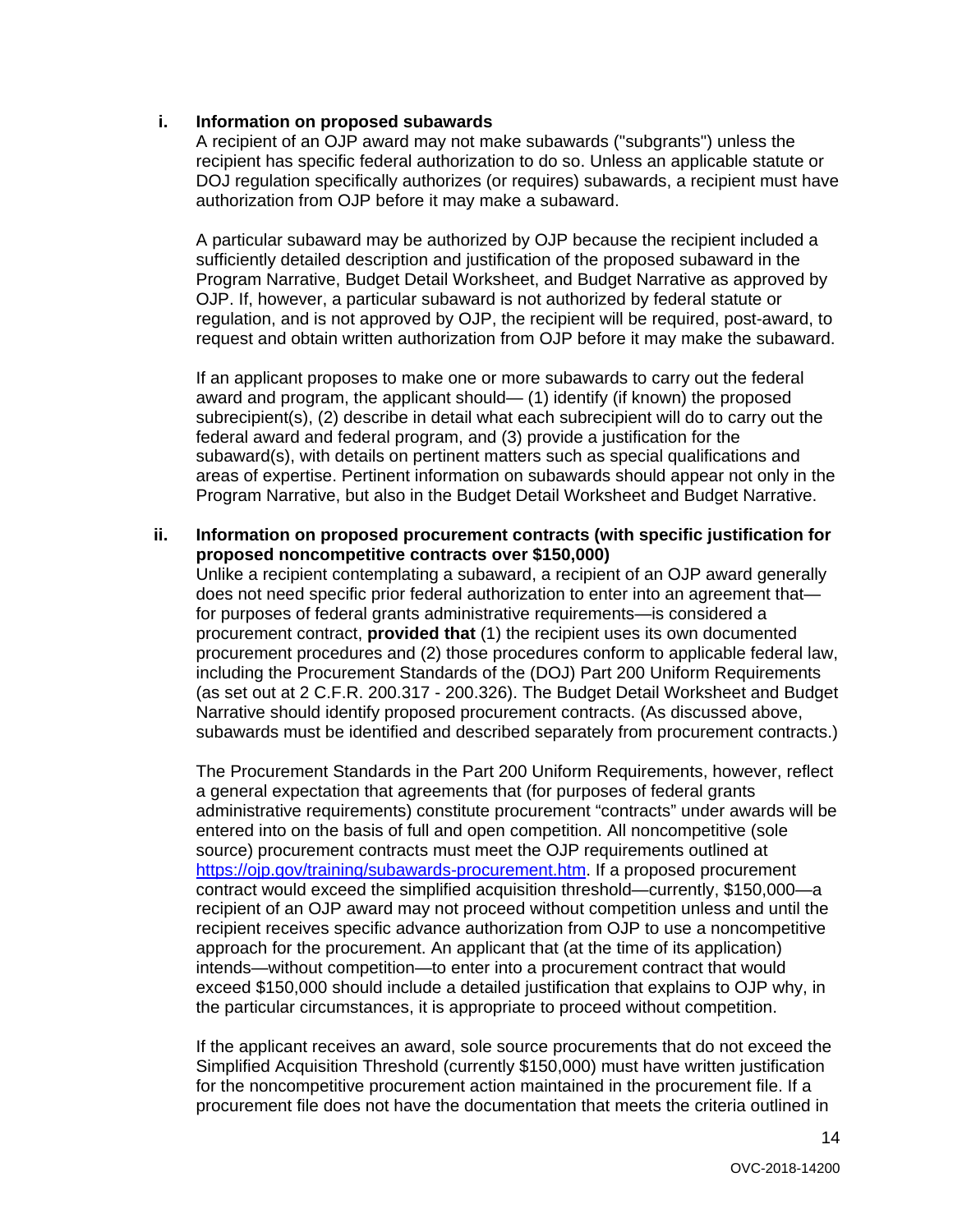2 C.F.R. 200, the procurement expenditures may not be allowable. Sole source procurement over the \$150,000 Simplified Acquisition Threshold must have prior approval from OJP using a Sole Source GAN. Written documentation justifying the noncompetitive procurement must be submitted with the GAN and maintained in the procurement file.

#### **d. Pre-Agreement Costs**

For information on pre-agreement costs, see [Section B. Federal Award Information.](#page-4-2)

#### **5. Indirect Cost Rate Agreement (if applicable)**

Indirect costs may be charged to an award only if:

- (a) The recipient has a current (unexpired), federally approved indirect cost rate; or
- (b) The recipient is eligible to use, and elects to use, the "de minimis" indirect cost rate described in the Part 200 Uniform Requirements, as set out at 2 C.F.R. 200.414(f).

An applicant with a current (unexpired) federally approved indirect cost rate is to attach a copy of the indirect cost rate agreement to the application. An applicant that does not have a current federally approved rate may request one through its cognizant federal agency, which will review all documentation and approve a rate for the applicant entity, or, if the applicant's accounting system permits, applicants may propose to allocate costs in the direct cost categories.

For assistance with identifying the appropriate cognizant federal agency for indirect costs, please contact the Office of the Chief Financial Officer (OCFO) Customer Service Center at 800–458–0786 or at **ask.ocfo@usdoj.gov.** If DOJ is the cognizant federal agency, applicants may obtain information needed to submit an indirect cost rate proposal at [https://www.ojp.gov/funding/Apply/Resources/IndirectCosts.pdf.](https://www.ojp.gov/funding/Apply/Resources/IndirectCosts.pdf)

Certain OJP recipients have the option of electing to use the "de minimis" indirect cost rate. An applicant that is eligible to use the "de minimis" rate that wishes to use the "de minimis" rate should attach written documentation to the application that advises OJP of both— (1) the applicant's eligibility to use the "de minimis" rate, and (2) its election to do so. If an eligible applicant elects the "de minimis" rate, costs must be consistently charged as either indirect or direct costs, but may not be double charged or inconsistently charged as both. The "de minimis" rate may no longer be used once an approved federally negotiated indirect cost rate is in place. (No entity that ever has had a federally approved negotiated indirect cost rate is eligible to use the "de minimis" rate.) For the "de minimis" rate requirements (including information on eligibility to elect to use the rate), see the Part 200 Uniform Requirements, at 2 C.F.R. 200.414(f).

**6. Financial Management and System of Internal Controls Questionnaire (including applicant disclosure of high-risk status)**

Every OJP applicant (other than an individual applying in his or her personal capacity) is required to download, complete, and submit the OJP Financial Management and System of Internal Controls Questionnaire (Questionnaire) at <https://ojp.gov/funding/Apply/Resources/FinancialCapability.pdf> as part of its application.

The Questionnaire helps OJP assess the financial management and internal control systems, and the associated potential risks of an applicant as part of the pre-award risk assessment process.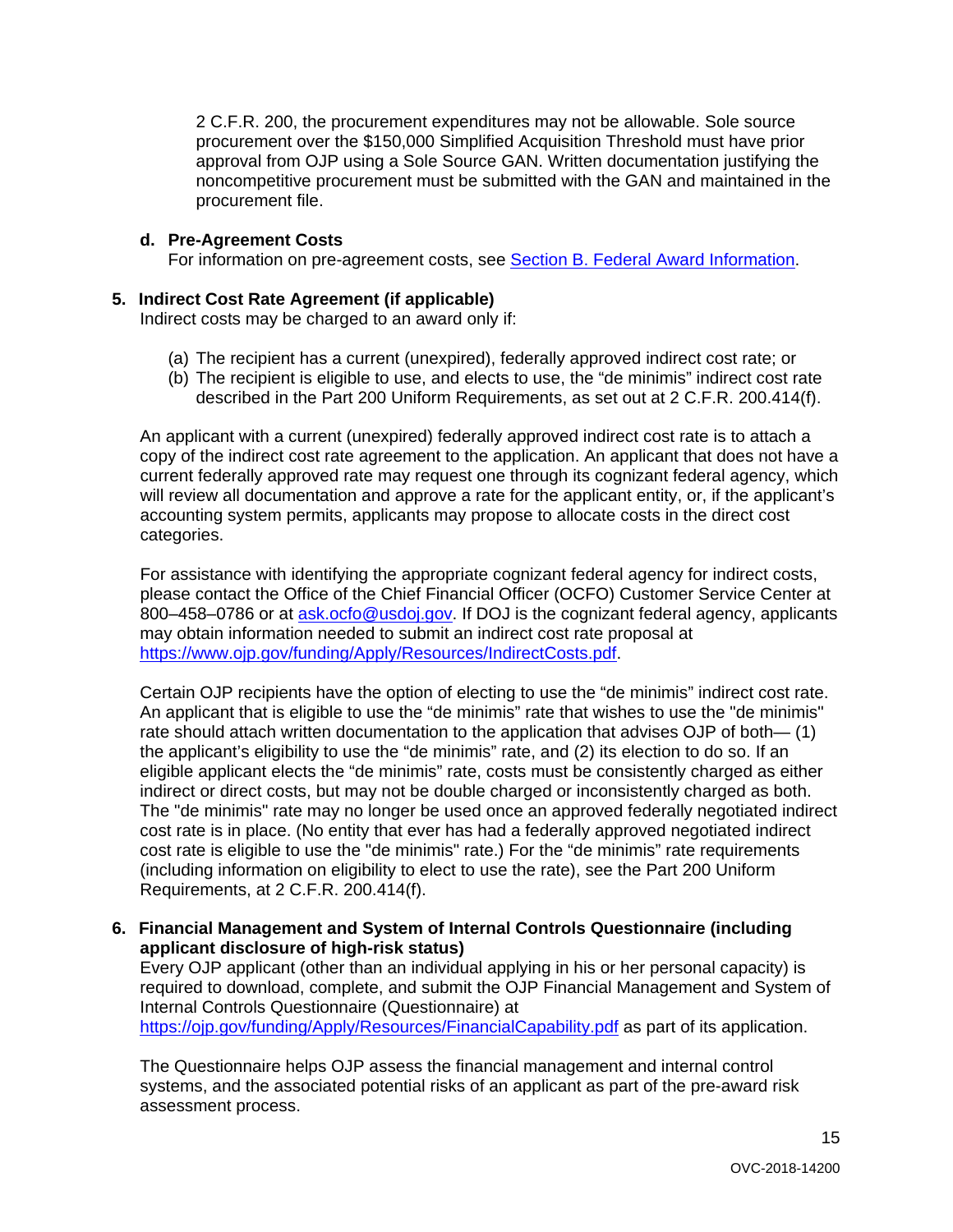The Questionnaire should only be completed by financial staff most familiar with the applicant's systems, policies, and procedures in order to ensure that the correct responses are recorded and submitted to OJP. The responses on the Questionnaire directly impact the pre-award risk assessment and should accurately reflect the applicant's financial management and internal control system at the time of the application. The pre-award risk assessment is only one of multiple factors and criteria used in determining funding. However, a pre-award risk assessment that indicates that an applicant poses a higher risk to OJP may affect the funding decision and/or result in additional reporting requirements, monitoring, special conditions, withholding of award funds, or other additional award requirements.

Among other things, the form requires each applicant to disclose whether it currently is designated "high risk" by a federal grant-making agency outside of DOJ. For purposes of this disclosure, high risk includes any status under which a federal awarding agency provides additional oversight due to the applicant's past performance, or other programmatic or financial concerns with the applicant. If an applicant is designated high risk by another federal awarding agency, the applicant must provide the following information:

- The federal awarding agency that currently designates the applicant high risk
- The date the applicant was designated high risk
- The high-risk point of contact at that federal awarding agency (name, phone number, and email address)
- The reasons for the high-risk status, as set out by the federal awarding agency

OJP seeks this information to help ensure appropriate federal oversight of OJP awards. An applicant that is considered "high-risk" by another federal awarding agency is not automatically disqualified from receiving an OJP award. OJP may, however, consider the information in award decisions, and may impose additional OJP oversight of any award under this solicitation (including through the conditions that accompany the award document).

#### **7. Disclosure of Lobbying Activities**

Each applicant must complete and submit this information. An applicant that expends any funds for lobbying activities is to provide all of the information requested on the form Disclosure of Lobbying Activities (SF-LLL) posted at

[https://ojp.gov/funding/Apply/Resources/Disclosure.pdf.](https://ojp.gov/funding/Apply/Resources/Disclosure.pdf) An applicant that does not expend any funds for lobbying activities is to enter "N/A" in the text boxes for item 10 ("a. Name and Address of Lobbying Registrant" and "b. Individuals Performing Services").

#### **8. Additional Attachments**

#### **a. Applicant Disclosure of Pending Applications**

Each applicant is to disclose whether it has (or is proposed as a subrecipient under) any pending applications for federally funded grants or cooperative agreements that (1) include requests for funding to support the same project being proposed in the application under this solicitation, and (2) would cover any identical cost items outlined in the budget submitted to OJP as part of the application under this solicitation. The applicant is to disclose applications made directly to federal awarding agencies, and also applications for subawards of federal funds (e.g., applications to state agencies that will subaward ("subgrant") federal funds).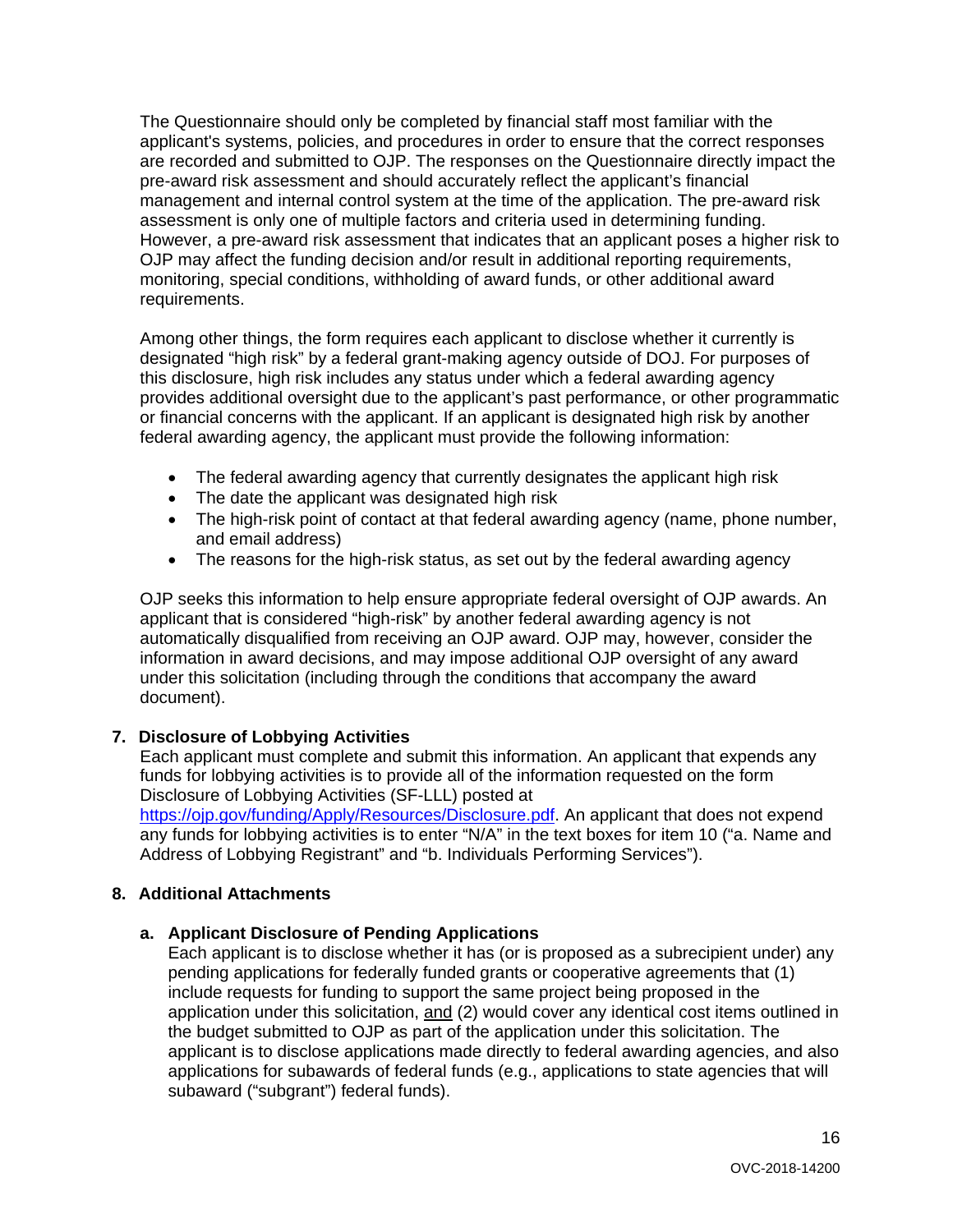OJP seeks this information to help avoid inappropriate duplication of funding. Leveraging multiple funding sources in a complementary manner to implement comprehensive programs or projects is encouraged and is not seen as inappropriate duplication.

Each applicant that has one or more pending applications as described above is to provide the following information about pending applications submitted within the last 12 months:

- The federal or state funding agency
- The solicitation name/project name
- The point of contact information at the applicable federal or state funding agency

| <b>Federal or State</b><br><b>Funding Agency</b>                                                              | <b>Solicitation</b><br>Name/Project<br><b>Name</b>                                               | Name/Phone/Email for Point of Contact<br>at Federal or State Funding Agency |
|---------------------------------------------------------------------------------------------------------------|--------------------------------------------------------------------------------------------------|-----------------------------------------------------------------------------|
| DOJ/Office of<br><b>Community Oriented</b><br><b>Policing Services</b><br>(COPS)                              | <b>COPS Hiring</b><br>Program                                                                    | Jane Doe, 202/000-0000;<br>jane.doe@usdoj.gov                               |
| <b>Health and Human</b><br>Services/Substance<br>Abuse and Mental<br><b>Health Services</b><br>Administration | Drug-Free<br>Communities<br>Mentoring Program/<br>North County Youth<br><b>Mentoring Program</b> | John Doe, 202/000-0000;<br>john.doe@hhs.gov                                 |

Each applicant should include the table as a separate attachment to its application. The file should be named "Disclosure of Pending Applications." The applicant's Legal Name on the application must match the entity named on the disclosure of pending applications statement.

Any applicant that does not have any pending applications as described above is to submit, as a separate attachment, a statement to this effect: "[Applicant Name on SF-424] does not have (and is not proposed as a subrecipient under) any pending applications submitted within the last 12 months for federally funded grants or cooperative agreements (or for subawards under federal grants or cooperative agreements) that request funding to support the same project being proposed in this application to OJP and that would cover any identical cost items outlined in the budget submitted as part of this application."

#### **b. Research and Evaluation Independence and Integrity**

If an application proposes research (including research and development) and/or evaluation, the applicant must demonstrate research/evaluation independence and integrity, including appropriate safeguards, before it may receive award funds. The applicant must demonstrate independence and integrity regarding both this proposed research and/or evaluation, and any current or prior related projects.

Each application should include an attachment that addresses **both** i. and ii. below.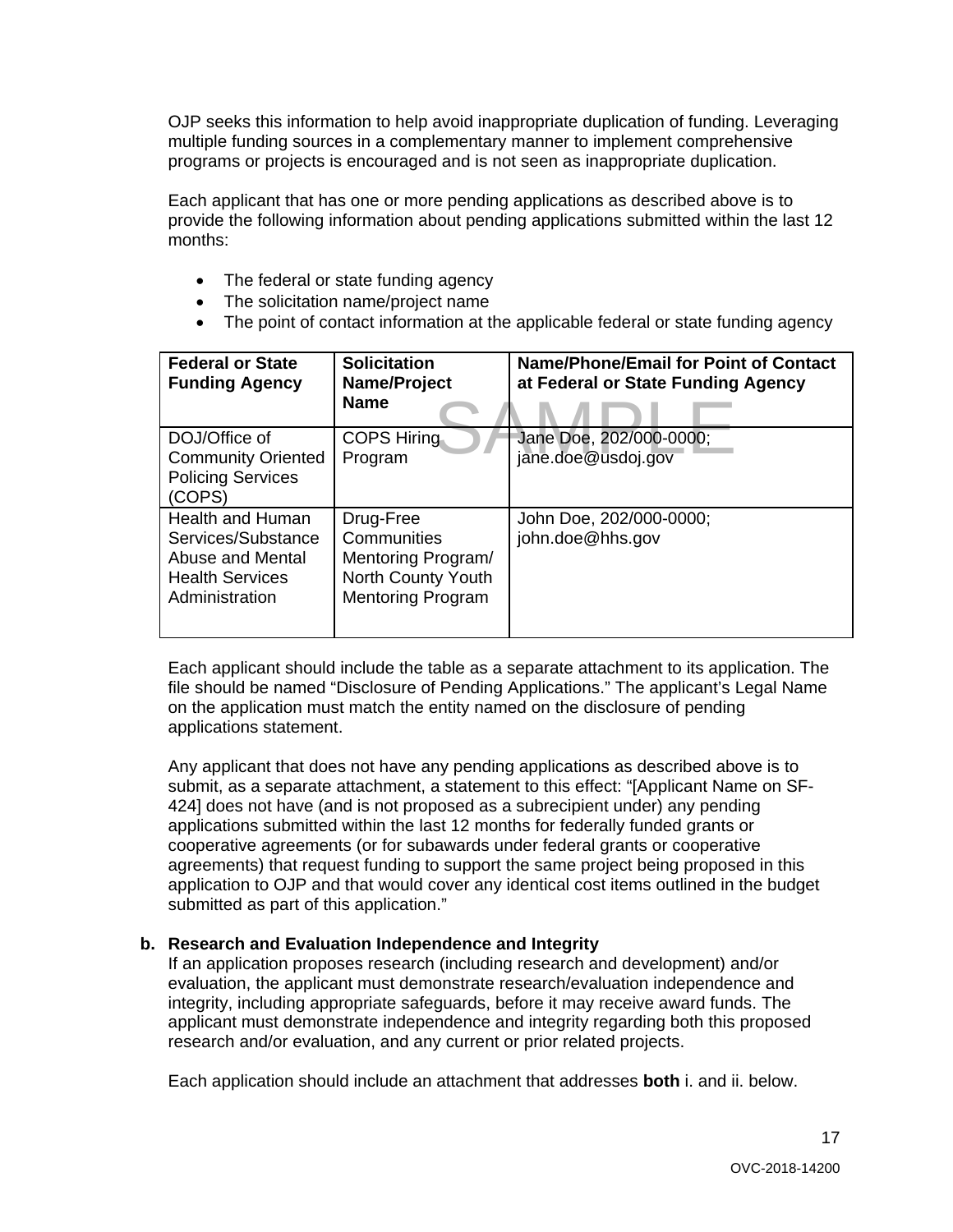- i. For purposes of this solicitation, each applicant is to document research and evaluation independence and integrity by including one of the following two items:
	- a. A specific assurance that the applicant has reviewed its application to identify any actual or potential apparent conflicts of interest (including through review of pertinent information on the principal investigator, any co-principal investigators, and any subrecipients), and that the applicant has identified no such conflicts of interest—whether personal or financial or organizational (including on the part of the applicant entity or on the part of staff, investigators, or subrecipients)—that could affect the independence or integrity of the research, including the design, conduct, and reporting of the research.

#### OR

- b. A specific description of actual or potential apparent conflicts of interest that the applicant has identified—including through review of pertinent information on the principal investigator, any co-principal investigators, and any subrecipients—that could affect the independence or integrity of the research, including the design, conduct, or reporting of the research. These conflicts may be personal (e.g., on the part of investigators or other staff), financial, or organizational (related to the applicant or any subrecipient entity). Some examples of potential investigator (or other personal) conflict situations are those in which an investigator would be in a position to evaluate a spouse's work product (actual conflict), or an investigator would be in a position to evaluate the work of a former or current colleague (potential apparent conflict). With regard to potential organizational conflicts of interest, as one example, generally an organization would not be given an award to evaluate a project, if that organization had itself provided substantial prior technical assistance to that specific project or a location implementing the project (whether funded by OJP or other sources), because the organization in such an instance might appear to be evaluating the effectiveness of its own prior work. The key is whether a reasonable person understanding all of the facts would be able to have confidence that the results of any research or evaluation project are objective and reliable. Any outside personal or financial interest that casts doubt on that objectivity and reliability of an evaluation or research product is a problem and must be disclosed.
- ii. In addition, for purposes of this solicitation, each applicant is to address possible mitigation of research integrity concerns by including, at a minimum, one of the following two items:
	- a. If an applicant reasonably believes that no actual or potential apparent conflicts of interest (personal, financial, or organizational) exist, then the applicant should provide a brief narrative explanation of how and why it reached that conclusion. The applicant also is to include an explanation of the specific processes and procedures that the applicant has in place, or will put in place, to identify and prevent (or, at the very least, mitigate) any such conflicts of interest pertinent to the funded project during the period of performance. Documentation that may be helpful in this regard may include organizational codes of ethics/conduct and policies regarding organizational, personal, and financial conflicts of interest. There is no guarantee that the plan, if any, will be accepted as proposed.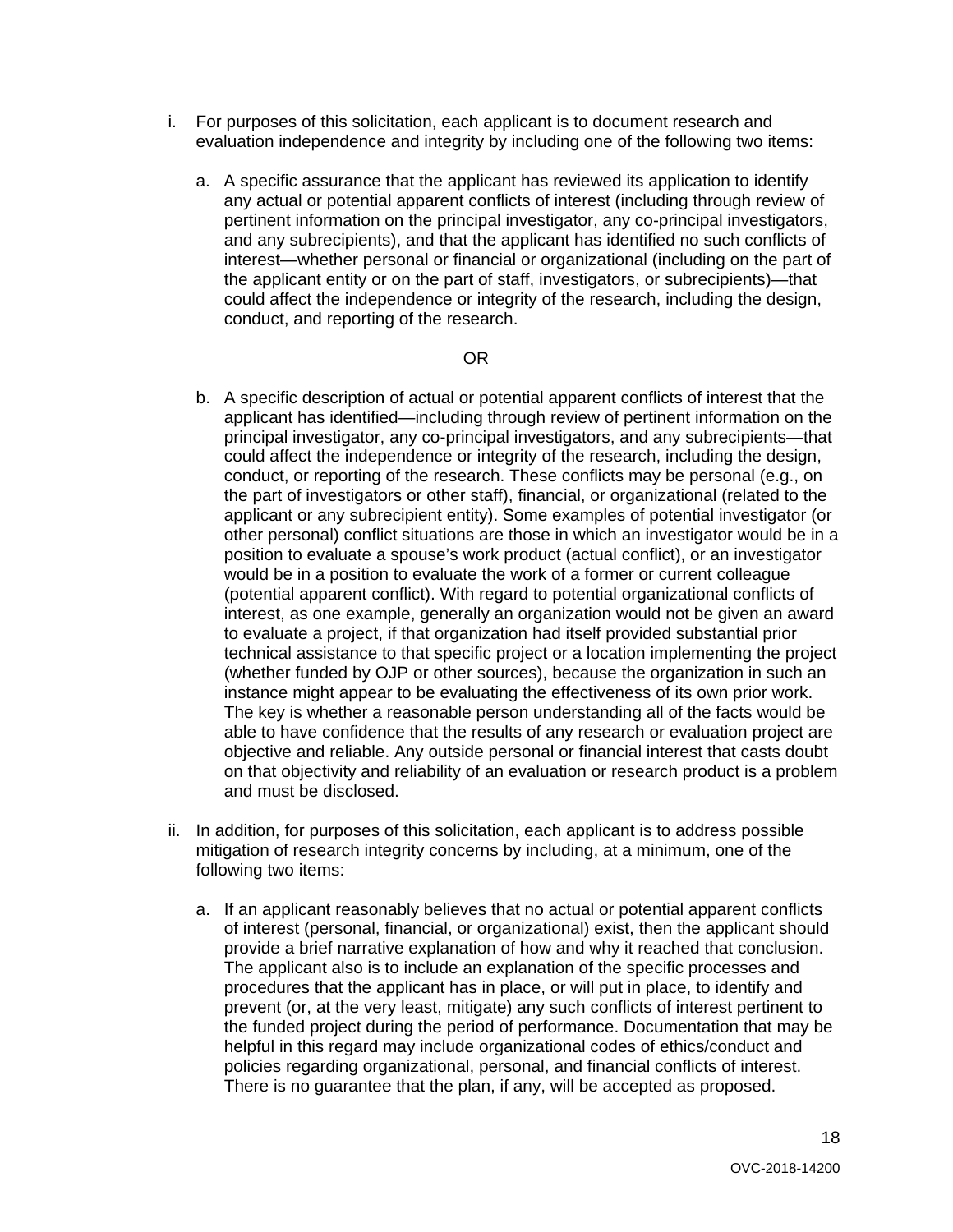b. If the applicant has identified actual or potential apparent conflicts of interest (personal, financial, or organizational) that could affect the independence and integrity of the research, including the design, conduct, or reporting of the research, the applicant is to provide a specific and robust mitigation plan to address each of those conflicts. At a minimum, the applicant is expected to explain the specific processes and procedures that the applicant has in place, or will put in place, to identify and eliminate (or, at the very least, mitigate) any such conflicts of interest pertinent to the funded project during the period of performance. Documentation that may be helpful in this regard may include organizational codes of ethics/conduct and policies regarding organizational, personal, and financial conflicts of interest. There is no guarantee that the plan, if any, will be accepted as proposed.

OJP will assess research and evaluation independence and integrity based on considerations such as the adequacy of the applicant's efforts to identify factors that could affect the objectivity or integrity of the proposed staff and/or the applicant entity (and any subrecipients) in carrying out the research, development, or evaluation activity; and the adequacy of the applicant's existing or proposed remedies to control any such factors.

#### **c. Logic Model**

Applicants must include a logic model that graphically illustrates how the project's goals, objectives, and activities are interrelated to address the stated problem. The logic model must be included as a separate attachment and must include information related to anticipated outputs, performance measures, and short- and long-term outcomes that are anticipated for victims served and the community. Sample logic models are available at [www.ojjdp.gov/grantees/pm/logic\\_models.html.](http://www.ojjdp.gov/grantees/pm/logic_models.html)

#### <span id="page-18-0"></span>**How To Apply**

Applicants must register in and submit applications through [Grants.gov,](https://www.grants.gov/) a primary source to find federal funding opportunities and apply for funding. Find complete instructions on how to register and submit an application at [https://www.grants.gov/web/grants/support.html.](https://www.grants.gov/web/grants/support.html) Applicants that experience technical difficulties during this process should call the Grants.gov Customer Support Hotline at **800–518–4726** or **606–545–5035**, which operates 24 hours a day, 7 days a week, except on federal holidays.

**Important Grants.gov update.** Grants.gov has updated its application tool. The legacy PDF application package was retired on December 31, 2017. Grants.gov Workspace is now the standard application method for applying for grants. OJP applicants should familiarize themselves with the Workspace option now. For complete information and instructions on using Workspace (and other changes), go to the Workspace Overview page at [https://www.grants.gov/web/grants/applicants/workspace-overview.html.](https://www.grants.gov/web/grants/applicants/workspace-overview.html)

Registering with Grants.gov is a one-time process; however, **processing delays may occur, and it can take several weeks** for first-time registrants to receive confirmation of registration and a user password. OJP encourages applicants to **register several weeks before** the application submission deadline. In addition, OJP urges applicants to submit applications at least 72 hours prior to the application due date, in order to allow time for the applicant to receive

19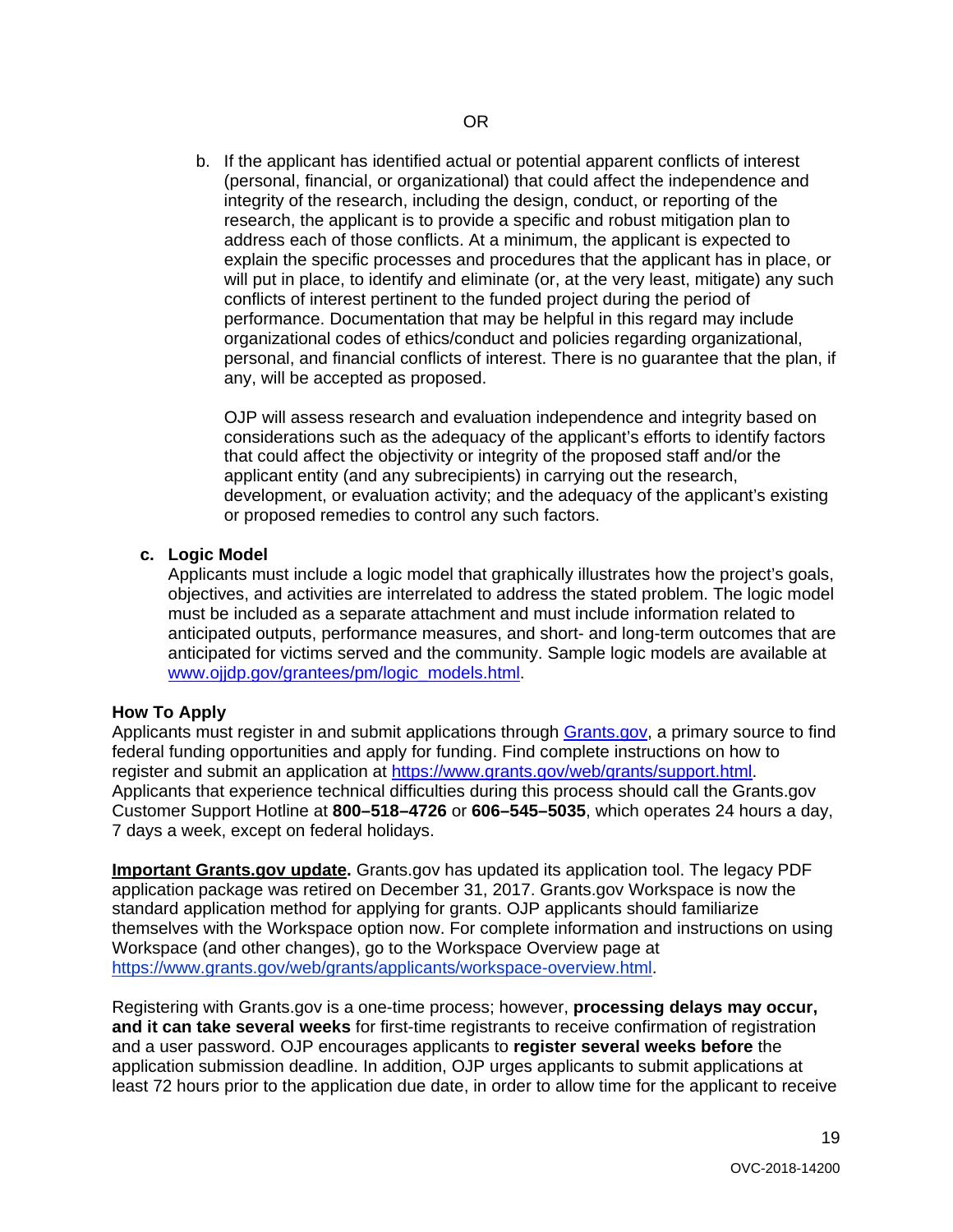validation messages or rejection notifications from Grants.gov, and to correct in a timely fashion any problems that may have caused a rejection notification.

OJP strongly encourages all prospective applicants to sign up for Grants.gov email notifications regarding this solicitation at [https://www.grants.gov/web/grants/manage-subscriptions.html.](https://www.grants.gov/web/grants/manage-subscriptions.html) If this solicitation is cancelled or modified, individuals who sign up with Grants.gov for updates will be automatically notified.

**Browser Information:** Grants.gov was built to be compatible with Internet Explorer. For technical assistance with Google Chrome, or another browser, contact Grants.gov Customer Support.

**Note on Attachments:** Grants.gov has two categories of files for attachments: "mandatory" and "optional." OJP receives all files attached in both categories. Attachments are also labeled to describe the file being attached (e.g., Project Narrative, Budget Narrative, Other, etc.) Please ensure that all required documents are attached in the correct Grants.gov category and are labeled correctly. Do not embed "mandatory" attachments within another file.

**Note on File Names and File Types:** Grants.gov only permits the use of certain specific characters in the file names of attachments. Valid file names may include only the characters shown in the table below. Grants.gov rejects any application that includes an attachment(s) with a file name that contains any characters not shown in the table below. Grants.gov forwards successfully submitted applications to the OJP Grants Management System (GMS).

| <b>Characters</b>    |                         | <b>Special Characters</b> |                       |
|----------------------|-------------------------|---------------------------|-----------------------|
| Upper case $(A - Z)$ | Parenthesis (           | Curly braces { }          | Square brackets []    |
| Lower case $(a - z)$ | Ampersand (&)*          | Tilde $(-)$               | Exclamation point (!) |
| Underscore (         | Comma (,                | Semicolon (;)             | Apostrophe ('         |
| Hyphen ( -           | At sign $(\mathcal{Q})$ | Number sign (#)           | Dollar sign (\$)      |
| Space                | Percent sign (%)        | Plus sign $(+)$           | Equal sign $(=)$      |
| Period (.)           |                         |                           |                       |

#### \*When using the ampersand (&) in XML, applicants must use the "&" format.

**GMS does not accept executable file types as application attachments**. These disallowed file types include, but are not limited to, the following extensions: ".com," ".bat," ".exe," ".vbs," ".cfg," ".dat," ".db," ".dbf," ".dll," ".ini," ".log," ".ora," ".sys," and ".zip." GMS may reject applications with files that use these extensions. It is important to allow time to change the type of file(s) if the application is rejected.

All applicants are required to complete the following steps:

#### **Unique Entity Identifier (DUNS Number) and System for Award Management**

Every applicant entity must comply with all applicable SAM and unique entity identifier (currently, a DUNS number) requirements. SAM is the repository for certain standard information about federal financial assistance applicants, recipients, and subrecipients. A DUNS number is a unique nine-digit identification number provided by the commercial company Dun and Bradstreet. More detailed information about SAM and the DUNS number is in the numbered sections below.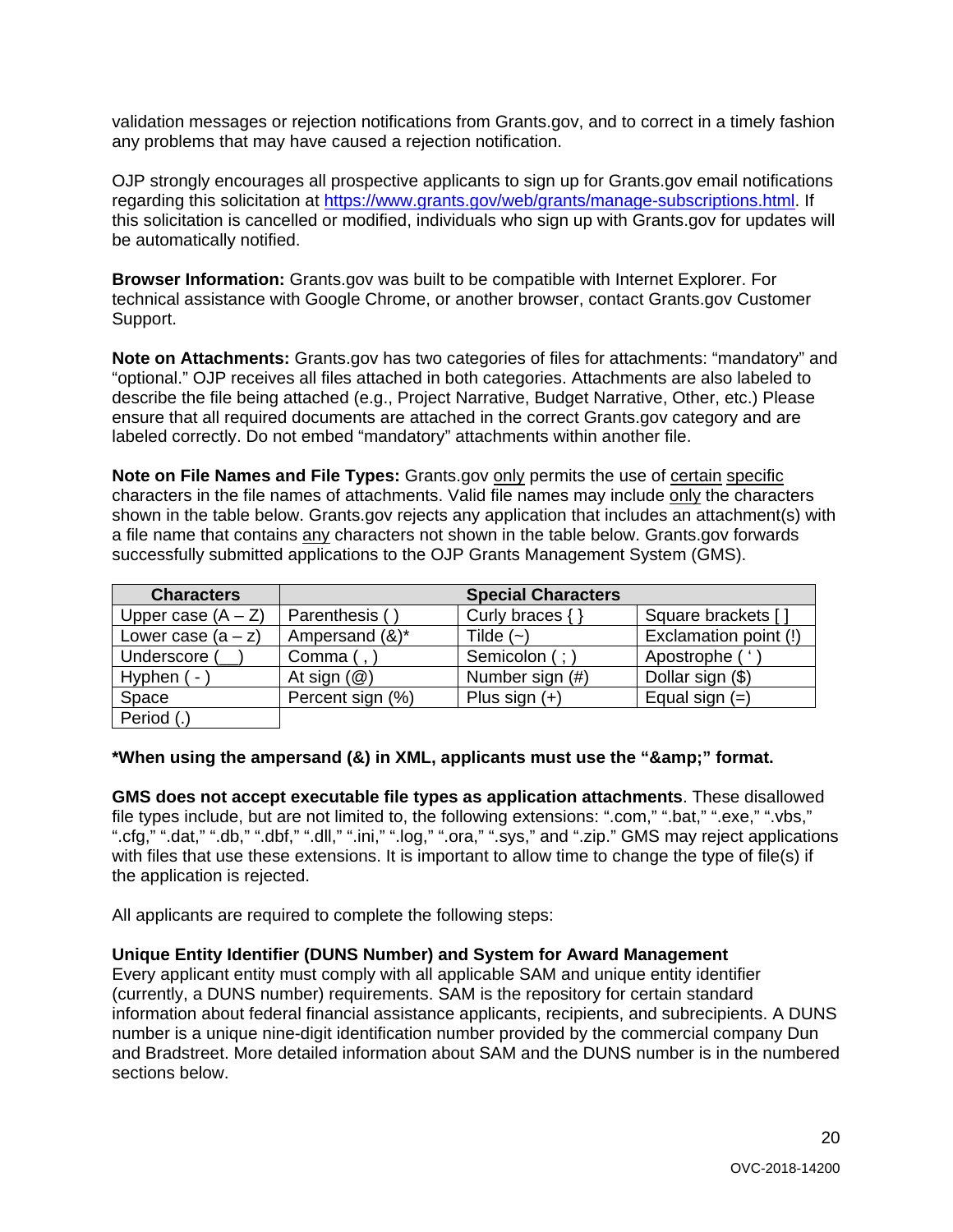If an applicant entity has not fully complied with the applicable SAM and unique identifier requirements by the time OJP makes award decisions, OJP may determine that the applicant is not qualified to receive an award and may use that determination as a basis for making the award to a different applicant.

#### **Applying as an Individual**

An individual who wishes to apply in his/her personal capacity should search Grants.gov for funding opportunities for which individuals are eligible to apply. Use the Funding Opportunity Number (FON) to register. (An applicant applying as an individual must comply with all applicable Grants.gov individual registration requirements.)

Enter the FON at<https://apply07.grants.gov/apply/IndCPRegister> to complete the registration form and create a username and password for Grants.gov. (An applicant applying as an individual should complete all steps below except 1, 2 and 4.)

#### **Registration and Submission Steps**

**1. Acquire a unique entity identifier (currently, a DUNS number).** In general, the Office of Management and Budget requires every applicant for a federal award (other than an individual) to include a "unique entity identifier" in each application, including an application for a supplemental award. Currently, a DUNS number is the required unique entity identifier.

This unique entity identifier is used for tracking purposes, and to validate address and point of contact information for applicants, recipients, and subrecipients. It will be used throughout the life cycle of an OJP award. Obtaining a DUNS number is a free, one-time activity. Call Dun and Bradstreet at 866–705–5711 to obtain a DUNS number or apply online at [https://www.dnb.com/.](https://www.dnb.com/) A DUNS number is usually received within 1-2 business days.

**2. Acquire or maintain registration with SAM.** Any applicant for an OJP award creating a **new** entity registration in SAM.gov must provide an original, signed notarized letter stating that the applicant is the authorized Entity Administrator before the registration will be activated. To learn more about this process change, read the FAQs at [https://www.gsa.gov/about-us/organization/federal-acquisition-service/office-of-systems](https://www.gsa.gov/about-us/organization/federal-acquisition-service/office-of-systems-management/integrated-award-environment-iae/sam-update)[management/integrated-award-environment-iae/sam-update.](https://www.gsa.gov/about-us/organization/federal-acquisition-service/office-of-systems-management/integrated-award-environment-iae/sam-update) Information about the notarized letter is posted at [https://www.fsd.gov/fsd](https://www.fsd.gov/fsd-gov/answer.do?sysparm_kbid=d2e67885db0d5f00b3257d321f96194b&sysparm_search=kb0013183)[gov/answer.do?sysparm\\_kbid=d2e67885db0d5f00b3257d321f96194b&sysparm\\_search=kb](https://www.fsd.gov/fsd-gov/answer.do?sysparm_kbid=d2e67885db0d5f00b3257d321f96194b&sysparm_search=kb0013183) [0013183.](https://www.fsd.gov/fsd-gov/answer.do?sysparm_kbid=d2e67885db0d5f00b3257d321f96194b&sysparm_search=kb0013183)

All applicants for OJP awards (other than individuals) with current registration in SAM must maintain current registrations in the SAM database. Applicants will need the authorizing official of the organization and an Employer Identification Number (EIN). An applicant must be registered in SAM to successfully register in Grants.gov. Each applicant must **update or renew its SAM registration at least annually** to maintain an active status. SAM registration and renewal can take as long as 10 business days to complete (2 more weeks to acquire an EIN).

An application cannot be successfully submitted in Grants.gov until Grants.gov receives the SAM registration information. Once the SAM registration/renewal is complete, **the information transfer from SAM to Grants.gov can take as long as 48 hours.** OJP recommends that the applicant register or renew registration with SAM as early as possible.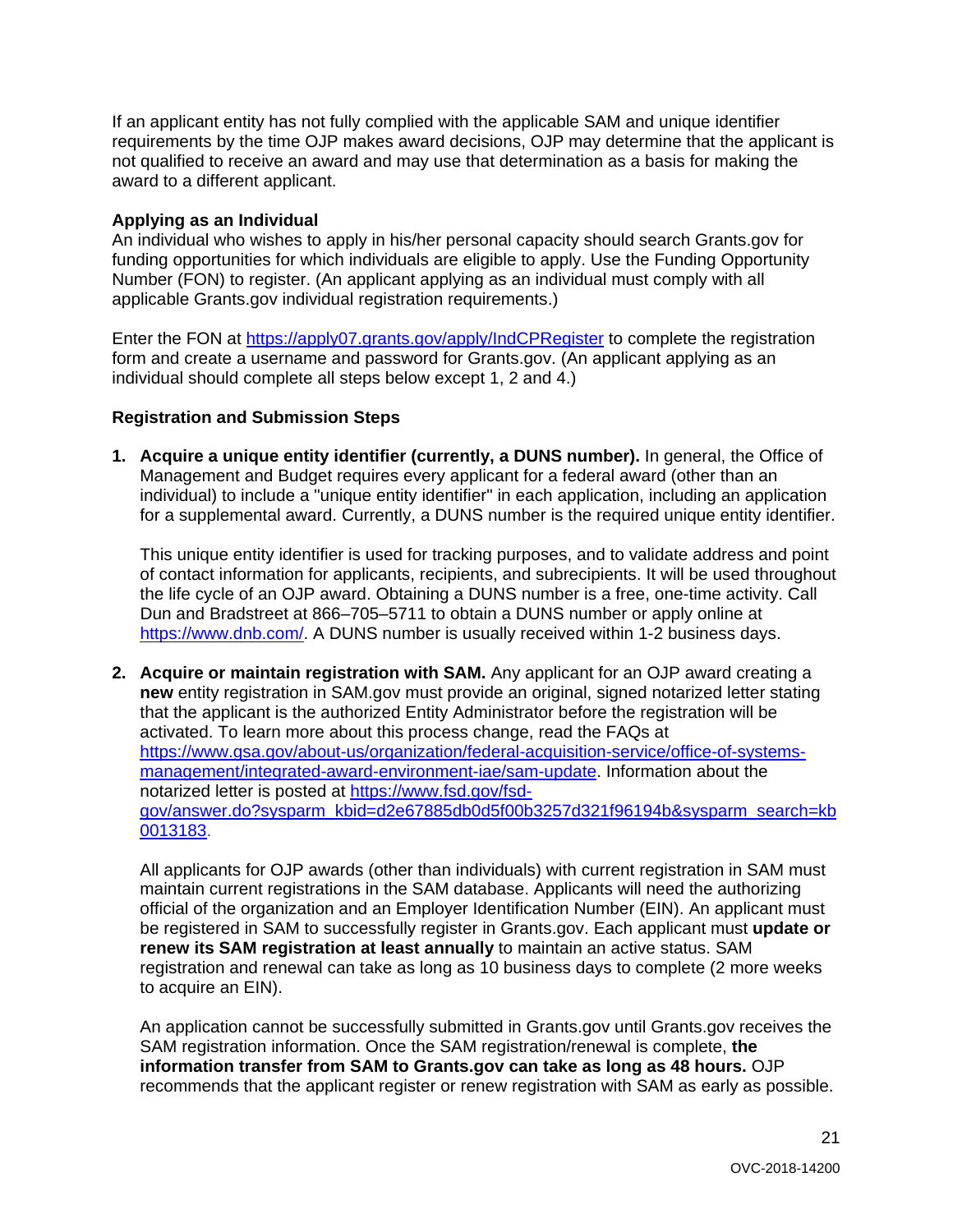Information about SAM registration procedures can be accessed at [www.SAM.gov.](https://www.sam.gov/)

- **3. Acquire an Authorized Organization Representative (AOR) and a Grants.gov username and password**. Complete the AOR profile on Grants.gov and create a username and password. An applicant entity's "unique entity identifier" (DUNS number) must be used to complete this step. For more information about the registration process for organizations and other entities, go to [https://www.grants.gov/web/grants/applicants/organization](https://www.grants.gov/web/grants/applicants/organization-registration.html)[registration.html.](https://www.grants.gov/web/grants/applicants/organization-registration.html) Individuals registering with Grants.gov should go to [https://www.grants.gov/web/grants/applicants/registration.html.](https://www.grants.gov/web/grants/applicants/registration.html).
- **4. Acquire confirmation for the AOR from the E-Business Point of Contact (E-Biz POC).** The E-Biz POC at the applicant organization must log into Grants.gov to confirm the applicant organization's AOR. The E-Biz POC will need the Marketing Partner Identification Number (MPIN) password obtained when registering with SAM to complete this step. Note that an organization can have more than one AOR.
- **5. Search for the funding opportunity on Grants.gov.** Use the following identifying information when searching for the funding opportunity on Grants.gov. The Catalog of Federal Domestic Assistance (CFDA) number for this solicitation is 16.582, titled "Crime Victim Assistance/Discretionary Grants" and the funding opportunity number is OVC-2018-14200*.*
- **6. Access Funding Opportunity and Application Package from Grants.gov**. Select "Apply for Grants" under the "Applicants" column. Enter your email address to be notified of any changes to the opportunity package before the closing date. Click the Workspace icon to use Grants.gov Workspace.
- **7. Submit a valid application consistent with this solicitation by following the directions in Grants.gov.** Within 24-48 hours after submitting the electronic application, the applicant should receive two notifications from Grants.gov. The first will confirm the receipt of the application. The second will state whether the application has been validated and successfully submitted, or whether it has been rejected due to errors, with an explanation. It is possible to first receive a message indicating that the application is received, and then receive a rejection notice a few minutes or hours later. Submitting an application well ahead of the deadline provides time to correct the problem(s) that caused the rejection. **Important:** OJP urges each applicant to submit its application **at least 72 hours prior** to the application due date, to allow time to receive validation messages or rejection notifications from Grants.gov, and to correct in a timely fashion any problems that may have caused a rejection notification. Applications must be successfully submitted through Grants.gov by 11:59 p.m. eastern time on June 18, 2018.

Go to<https://www.grants.gov/web/grants/applicants/organization-registration.html> for further details on DUNS numbers, SAM, and Grants.gov registration steps and timeframes.

#### **Note: Application Versions**

If an applicant submits multiple versions of the same application, OJP will review only the most recent system-validated version submitted.

#### **Experiencing Unforeseen Grants.gov Technical Issues**

An applicant that experiences unforeseen Grants.gov technical issues beyond its control that prevent it from submitting its application by the deadline must contact the Grants.gov Customer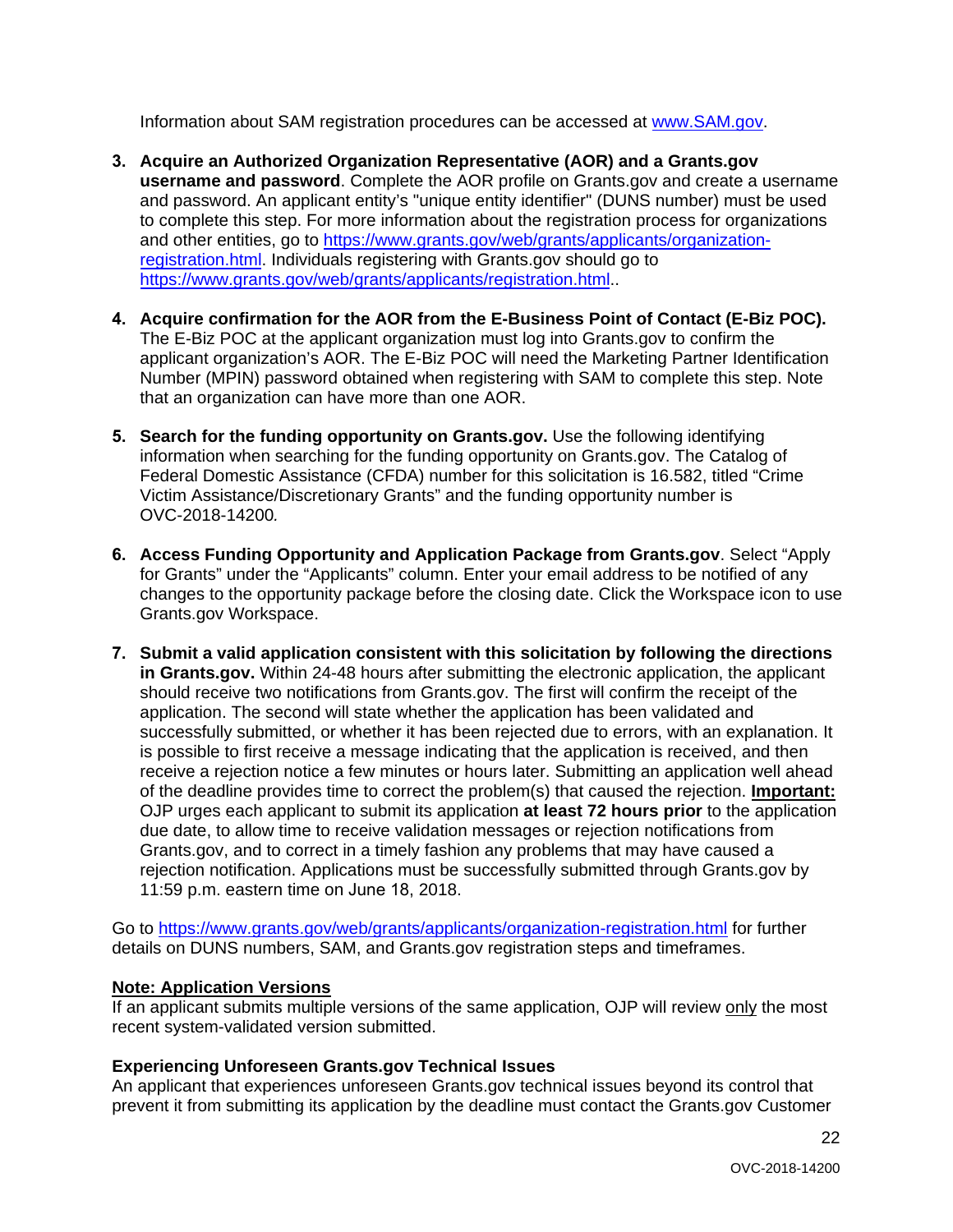<span id="page-22-2"></span>Support Hotline at<https://www.grants.gov/web/grants/support.html> or the SAM Help Desk (Federal Service Desk) at<https://www.fsd.gov/fsd-gov/home.do> to report the technical issue and receive a tracking number. The applicant must email the OVC contact identified in the Contact Information section on page 2 **within 24 hours after the application deadline** to request approval to submit its application after the deadline. The applicant's email must describe the technical difficulties, and must include a timeline of the applicant's submission efforts, the complete grant application, the applicant's DUNS number, and any Grants.gov Help Desk or SAM tracking number(s).

**Note: OJP does not automatically approve requests to submit a late application***.* After OJP reviews the applicant's request, and contacts the Grants.gov or SAM Help Desks to verify the reported technical issues, OJP will inform the applicant whether the request to submit a late application has been approved or denied. If OJP determines that the untimely application submission was due to the applicant's failure to follow all required procedures, OJP will deny the applicant's request to submit its application.

The following conditions generally are insufficient to justify late submissions:

- Failure to register in SAM or Grants.gov in sufficient time. (SAM registration and renewal can take as long as 10 business days to complete. The information transfer from SAM to Grants.gov can take up to 48 hours.)
- Failure to follow Grants.gov instructions on how to register and apply as posted on its website.
- Failure to follow each instruction in the OJP solicitation.
- Technical issues with the applicant's computer or information technology environment, such as issues with firewalls or browser incompatibility

**Notifications regarding known technical problems with Grants.gov, if any, are posted at the top of the OJP Funding Resource Center at [https://ojp.gov/funding/index.htm.](https://ojp.gov/funding/index.htm)**

## <span id="page-22-0"></span>**E. Application Review Information**

#### <span id="page-22-1"></span>**Review Criteria**

Applications that meet basic minimum requirements will be evaluated by peer reviewers using the following review criteria.

- 1. Description of the Issue (20%)
- 2. Project Design and Implementation Plan (35%)
- 3. Capabilities and Competencies (20%)
- 4. Plan for Collecting the Data Required for this Solicitation's Performance Measures (5%)
- 5. Budget (10%): complete, cost effective, and allowable (e.g., reasonable, allocable, and necessary for project activities). Budget narratives should demonstrate generally how applicants will maximize cost effectiveness of grant expenditures. Budget narratives should demonstrate cost effectiveness in relation to potential alternatives and the goals of the project.[7](#page-22-3)
- 6. Other: Logic Model (5%)

<span id="page-22-3"></span> $7$  Generally speaking, a reasonable cost is a cost that, in its nature or amount, does not exceed that which would be incurred by a prudent person under the circumstances prevailing at the time the decision was made to incur the costs.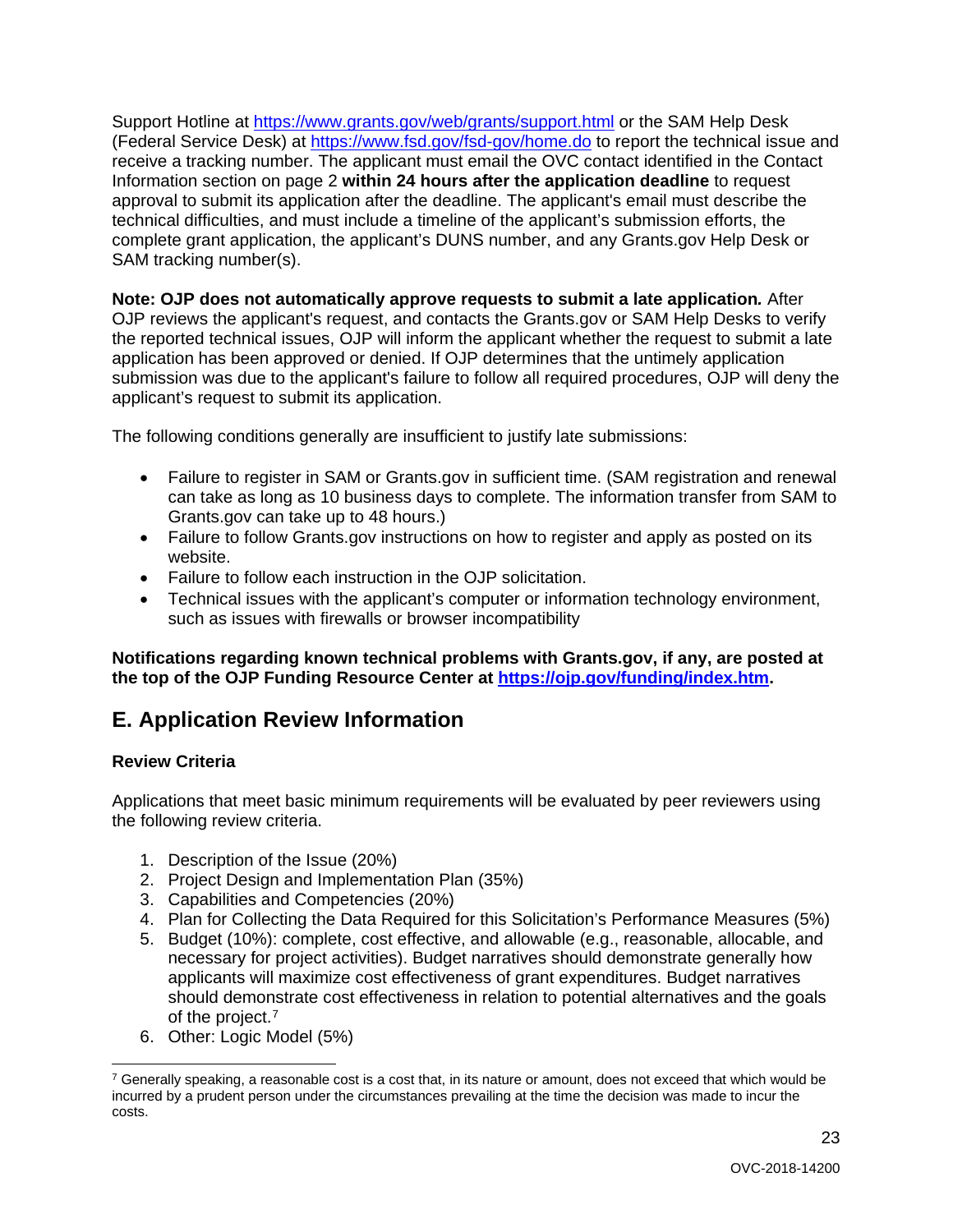7. Other: Proportion of FY 2015 training grant funds expended as of March 31, 2018 (5%)

#### <span id="page-23-0"></span>**Review Process**

OJP is committed to ensuring a fair and open process for making awards. OVC reviews the application to make sure that the information presented is reasonable, understandable, measurable, achievable, and consistent with the solicitation.

Peer reviewers will review the applications submitted under this solicitation that meet basic minimum requirements. For purposes of assessing whether an application meets basic minimum requirements and should proceed to further consideration, OJP screens applications for compliance with those requirements. Although specific requirements may vary, the following are common requirements applicable to all solicitations for funding under OJP programs:

- The application must be submitted by an eligible type of applicant.
- The application must request funding within programmatic funding constraints (if applicable).
- The application must be responsive to the scope of the solicitation.
- The application must include all items designated as "critical elements."
- The applicant must not be identified in SAM as excluded from receiving federal awards.

For a list of the critical elements for this solicitation, see "What an Application Should Include" under [Section D. Application and Submission Information.](#page-7-0)

Peer review panels will evaluate, score, and rate applications that meet basic minimum requirements. OVC may use internal peer reviewers, external peer reviewers, or a combination, to assess applications on technical merit using the solicitation's review criteria. An external peer reviewer is an expert in the subject matter of a given solicitation who is not a current DOJ employee. An internal reviewer is a current DOJ employee who is well-versed or has expertise in the subject matter of this solicitation. Peer reviewers' ratings and any resulting recommendations are advisory only, although reviewer views are considered carefully. Other important considerations for OVC include geographic diversity, strategic priorities, and available funding, as well as the extent to which the Budget Detail Worksheet and Budget Narrative accurately explain project costs that are reasonable, necessary, and otherwise allowable under federal law and applicable federal cost principles.

Pursuant to the Part 200 Uniform Requirements, before award decisions are made, OJP also reviews information related to the degree of risk posed by the applicant. Among other things, to help assess whether an applicant that has one or more prior federal awards has a satisfactory record with respect to performance, integrity, and business ethics, OJP checks whether the applicant is listed in SAM as excluded from receiving a federal award.

In addition, if OJP anticipates that an award will exceed \$150,000 in federal funds, OJP also must review and consider any information about the applicant that appears in the non-public segment of the integrity and performance system accessible through SAM (currently, the Federal Awardee Performance and Integrity Information System, (FAPIIS)).

**Important note on FAPIIS:** An applicant, at its option, may review and comment on any information about itself that currently appears in FAPIIS and was entered by a federal awarding agency. OJP will consider any such comments by the applicant, in addition to the other information in FAPIIS, in its assessment of the risk posed by the applicant.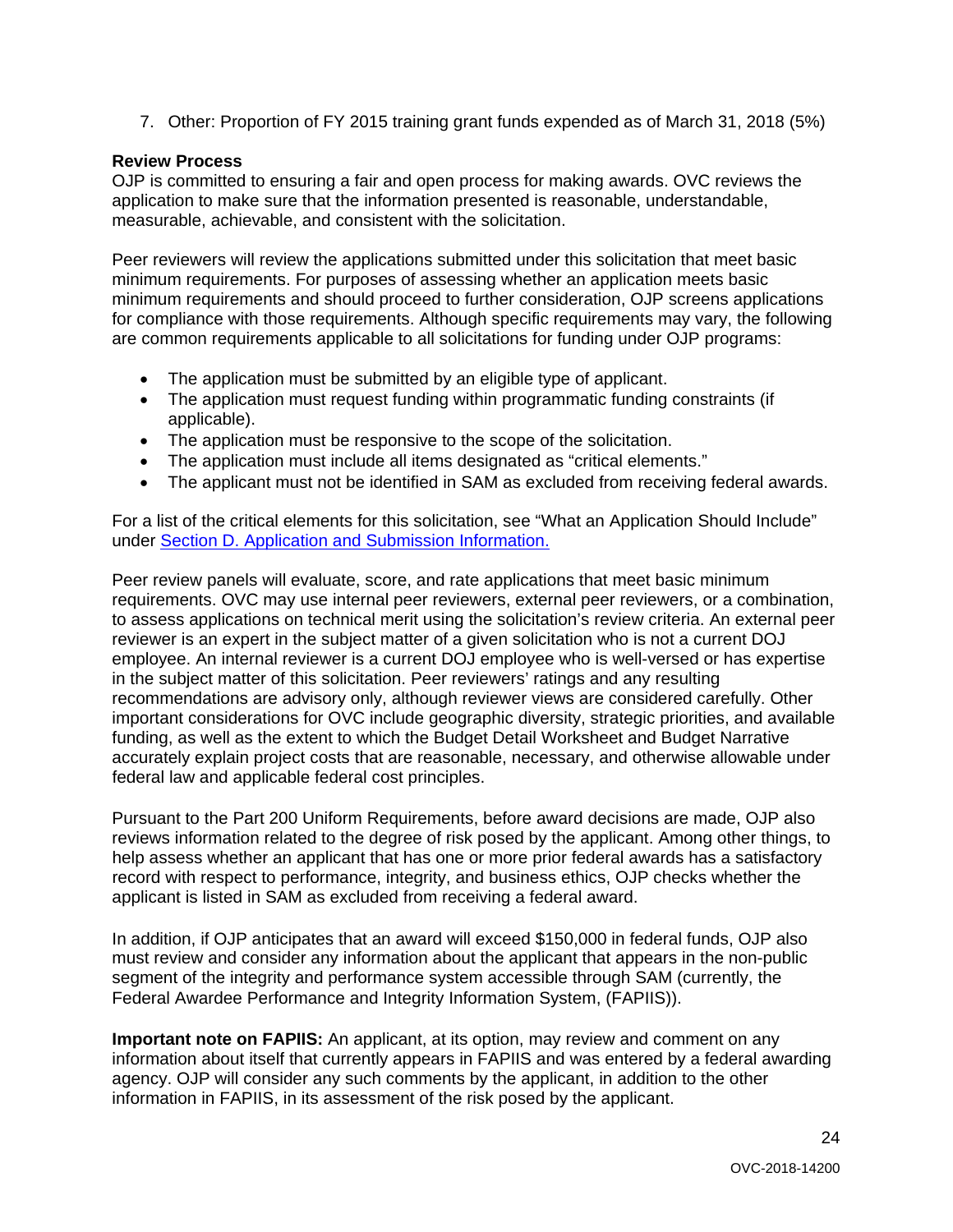The evaluation of risks goes beyond information in SAM, however. OJP itself has in place a framework for evaluating risks posed by applicants for competitive awards. OJP takes into account information pertinent to matters such as—

- 1. Applicant financial stability and fiscal integrity,
- 2. Quality of the applicant's management systems, and the applicant's ability to meet prescribed management standards, including those outlined in the DOJ Grants Financial Guide,
- 3. Applicant's history of performance under OJP and other DOJ awards (including compliance with reporting requirements and award conditions), and awards from other federal agencies,
- 4. Reports and findings from audits of the applicant, including audits under the Part 200 Uniform Requirements,
- 5. Applicant's ability to comply with statutory and regulatory requirements, and to effectively implement other award requirements.

Absent explicit statutory authorization or written delegation of authority to the contrary, all final award decisions will be made by the Assistant Attorney General, who may take into account not only peer review ratings and OVC recommendations, but also other factors as indicated in this section.

### <span id="page-24-0"></span>**F. Federal Award Administration Information**

#### <span id="page-24-1"></span>**Federal Award Notices**

Award notifications will be made by September 30, 2018. OJP sends award notifications by email through GMS to the individuals listed in the application as the point of contact and the authorizing official (E-Biz POC and AOR). The email notification includes detailed instructions on how to access and view the award documents, and steps to take in GMS to start the award acceptance process. GMS automatically issues the notifications at 9:00 p.m. eastern time on the award date.

For each successful applicant, an individual with the necessary authority to bind the applicant will be required to log in; execute a set of legal certifications and a set of legal assurances; designate a financial point of contact; thoroughly review the award, including all award conditions; and sign and accept the award. The award acceptance process requires physical signature of the award document by the authorized representative and the scanning and submission of the fully executed award document to OJP.

#### <span id="page-24-2"></span>**Administrative, National Policy, and Other Legal Requirements**

If selected for funding, in addition to implementing the funded project consistent with the OJPapproved application, the recipient must comply with all award conditions, and all applicable requirements of federal statutes and regulations (including applicable requirements referred to in the assurances and certifications executed in connection with award acceptance). OJP strongly encourages prospective applicants to review information on post-award legal requirements and common OJP award conditions **prior** to submitting an application.

Applicants should consult the ["Overview of Legal Requirements Generally Applicable to OJP](https://ojp.gov/funding/Explore/LegalOverview/index.htm)  [Grants and Cooperative Agreements - FY 2018 Awards,](https://ojp.gov/funding/Explore/LegalOverview/index.htm)" available in the OJP Funding Resource Center at [https://ojp.gov/funding/index.htm.](https://ojp.gov/funding/index.htm) In addition, applicants should examine the following two legal documents, as each successful applicant must execute both documents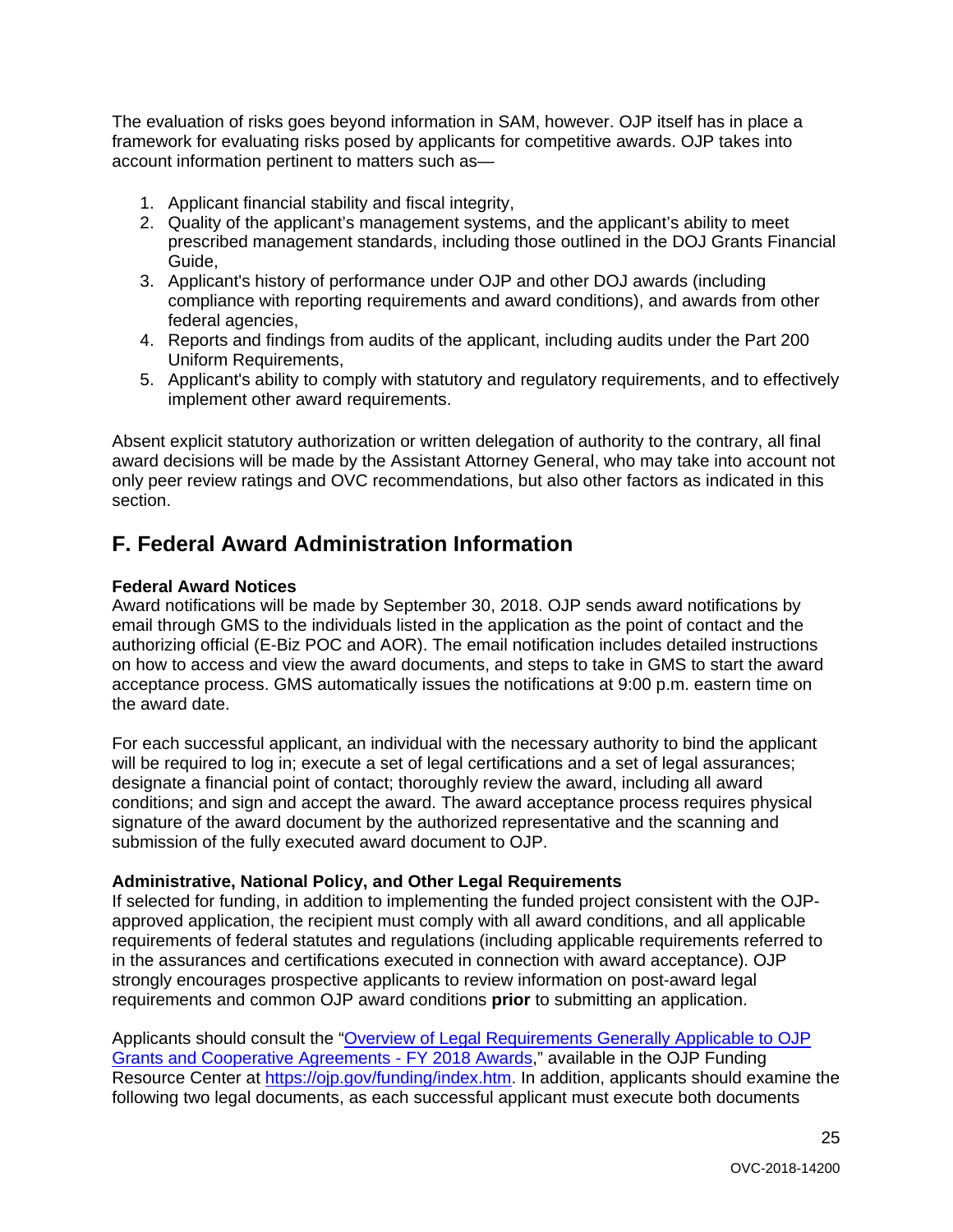before it may receive any award funds. (An applicant is not required to submit these documents as part of an application.)

- [Certifications Regarding Lobbying; Debarment, Suspension and Other Responsibility](https://ojp.gov/funding/Apply/Resources/Certifications.pdf)  [Matters; and Drug-Free Workplace Requirements](https://ojp.gov/funding/Apply/Resources/Certifications.pdf)
- [Certified Standard Assurances](https://ojp.gov/funding/Apply/Resources/StandardAssurances.pdf)

The webpages accessible through the ["Overview of Legal Requirements Generally Applicable to](https://ojp.gov/funding/Explore/LegalOverview/index.htm)  [OJP Grants and Cooperative Agreements -](https://ojp.gov/funding/Explore/LegalOverview/index.htm) FY 2018 Awards," are intended to give applicants for OJP awards a general overview of important statutes, regulations, and award conditions that apply to many (or in some cases, all) OJP grants and cooperative agreements awarded in FY 2018. Individual OJP awards typically also will include additional award conditions. Those additional conditions may relate to the particular statute, program, or solicitation under which the award is made; to the substance of the funded application; to the recipient's performance under other federal awards; to the recipient's legal status (e.g., as a for-profit entity); or to other pertinent considerations.

#### <span id="page-25-0"></span>**General Information about Post-Federal Award Reporting Requirements**

In addition to the deliverables described in [Section A. Program Description,](#page-3-0) any recipient of an award under this solicitation will be required to submit the following reports and data.

Required reports. Recipients typically must submit quarterly financial reports, semiannual progress reports, final financial and progress reports, and, if applicable, an annual audit report in accordance with the Part 200 Uniform Requirements or specific award conditions. Future awards and fund drawdowns may be withheld if reports are delinquent. (In appropriate cases, OJP may require additional reports.)

Awards that exceed \$500,000 will include an additional condition that, under specific circumstances, will require the recipient to report (to FAPIIS) information on civil, criminal, and administrative proceedings connected with (or connected to the performance of) either the OJP award or any other grant, cooperative agreement, or procurement contract from the federal government. Additional information on this reporting requirement appears in the text of the award condition posted on the OJP webpage at [https://ojp.gov/funding/FAPIIS.htm.](https://ojp.gov/funding/FAPIIS.htm)

Data on performance measures. In addition to required reports, each award recipient also must provide data that measure the results of the work done under the award. To demonstrate program progress and success, and to assist DOJ in fulfilling its responsibilities under the Government Performance and Results Act of 1993 (GPRA), Public Law 103-62, and the GPRA Modernization Act of 2010, Public Law 111–352, OJP will require any award recipient, post award, to provide performance data as part of regular progress reporting. Successful applicants will be required to access OJP's performance measurement page at<www.ojp.gov/performance> for an overview of performance measurement activities at OJP. Performance measures for this program are listed in [Appendix A.](#page-27-0)

## <span id="page-25-1"></span>**G. Federal Awarding Agency Contact(s)**

For OJP contact(s), see page 2.

For contact information for Grants.gov, see page 2.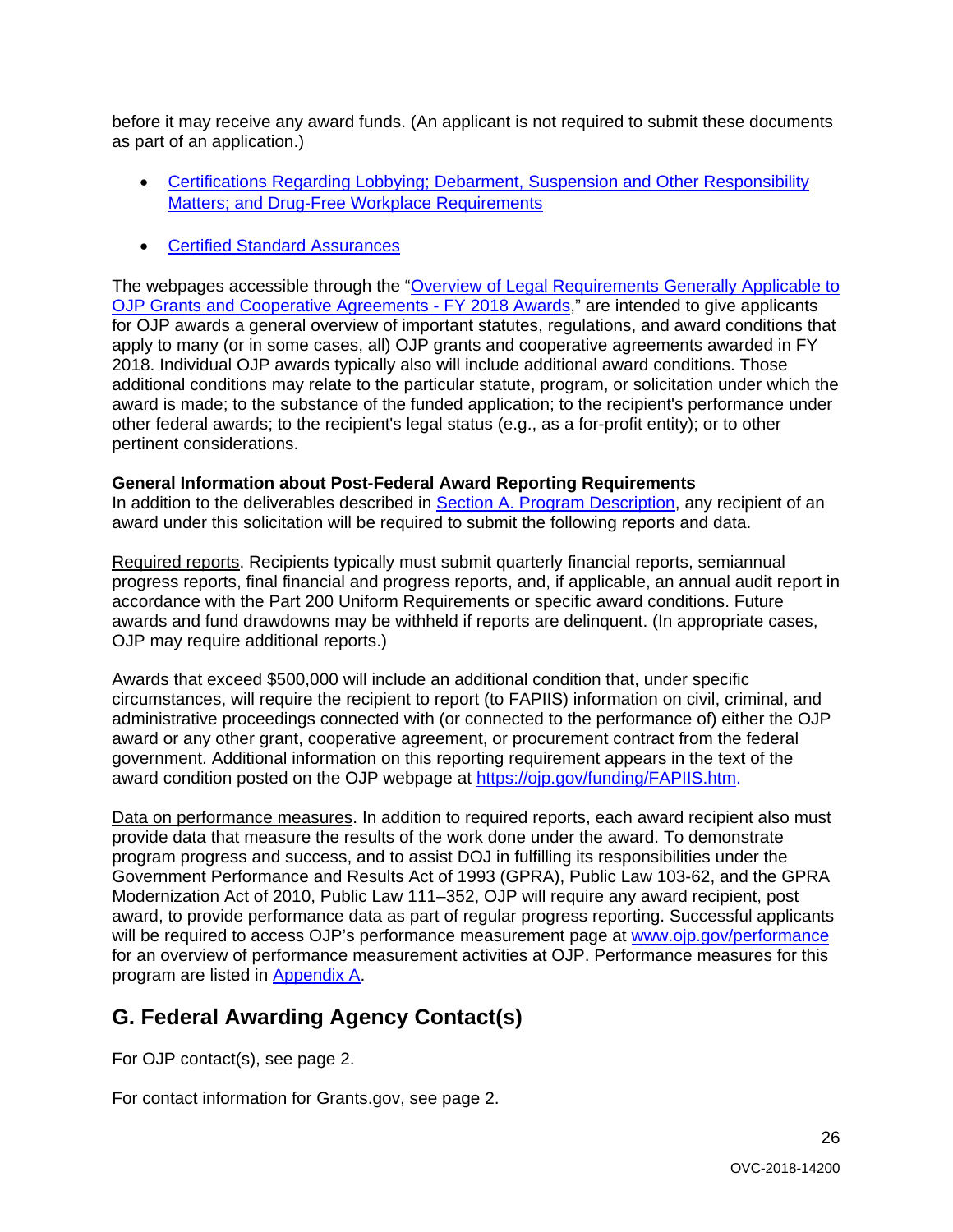## <span id="page-26-0"></span>**H. Other Information**

#### <span id="page-26-1"></span>**Freedom of Information Act and Privacy Act (5 U.S.C. §§ 552 and 552a)**

All applications submitted to OJP (including all attachments to applications) are subject to the federal Freedom of Information Act (FOIA) and to the Privacy Act. By law, DOJ may withhold information that is responsive to a request pursuant to FOIA if DOJ determines that the responsive information either is protected under the Privacy Act or falls within the scope of one of nine statutory exemptions under FOIA. DOJ cannot agree in advance of a request pursuant to FOIA not to release some or all portions of an application.

In its review of records that are responsive to a FOIA request, OJP will withhold information in those records that plainly falls within the scope of the Privacy Act or one of the statutory exemptions under FOIA. (Some examples include certain types of information in budgets, and names and contact information for project staff other than certain key personnel.) In appropriate circumstances, OJP will request the views of the applicant/recipient that submitted a responsive document.

For example, if OJP receives a request pursuant to FOIA for an application submitted by a nonprofit or for-profit organization or an institution of higher education, or for an application that involves research, OJP typically will contact the applicant/recipient that submitted the application and ask it to identify—quite precisely—any particular information in the application that the applicant/recipient believes falls under a FOIA exemption, the specific exemption it believes applies, and why. After considering the submission by the applicant/recipient, OJP makes an independent assessment regarding withholding information. OJP generally follows a similar process for requests pursuant to FOIA for applications that may contain law enforcement-sensitive information.

#### <span id="page-26-2"></span>**Provide Feedback to OJP**

To assist OJP in improving its application and award processes, OJP encourages applicants to provide feedback on this solicitation, the application submission process, and/or the application review process. Provide feedback to [OJPSolicitationFeedback@usdoj.gov.](mailto:OJPSolicitationFeedback@usdoj.gov)

**IMPORTANT:** This email is for feedback and suggestions only. OJP does **not** reply from this mailbox to messages it receives in this mailbox. Any prospective applicant that has specific questions on any program or technical aspect of the solicitation **must** use the appropriate telephone number or email listed on the front of this document to obtain information. These contacts are provided to help ensure that prospective applicants can directly reach an individual who can address specific questions in a timely manner.

If you are interested in being a reviewer for other OJP grant applications, please email your resume to [ojppeerreview@l-secb.com.](mailto:ojppeerreview@l-secb.com) (Do not send your resume to the OJP Solicitation Feedback email account.) **Note:** Neither you nor anyone else from your organization or entity can be a peer reviewer in a competition in which you or your organization/entity has submitted an application.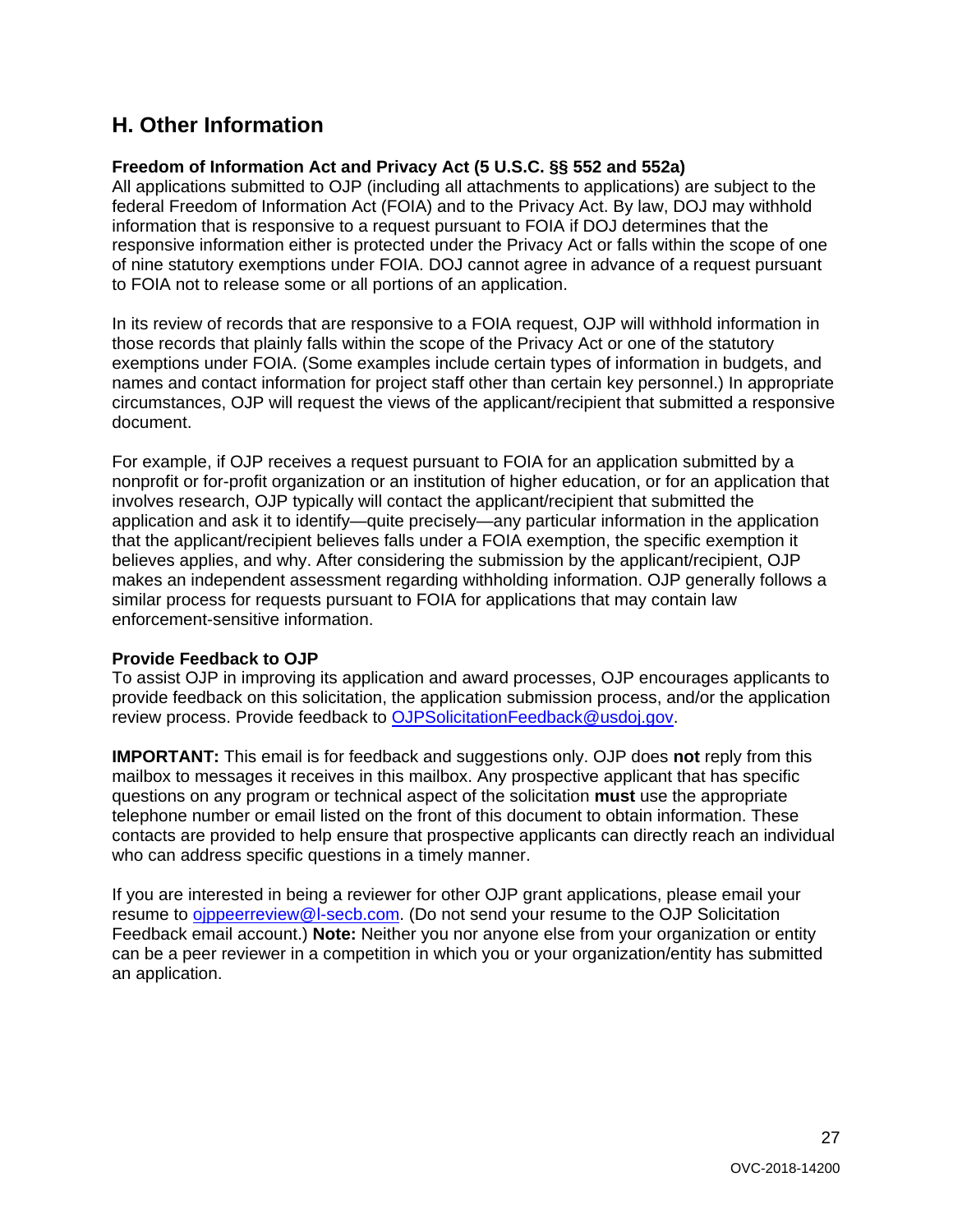|  | <b>Appendix A: Performance Measures Table</b> |  |  |
|--|-----------------------------------------------|--|--|
|--|-----------------------------------------------|--|--|

<span id="page-27-1"></span><span id="page-27-0"></span>

| Objective                                                    | <b>Performance Measure(s)</b>                                                                 | <b>Data Recipient Provides</b>                                                                  |
|--------------------------------------------------------------|-----------------------------------------------------------------------------------------------|-------------------------------------------------------------------------------------------------|
| To provide training<br>and technical<br>assistance to victim | Training requests received.                                                                   | Number of training requests<br>received.                                                        |
| service providers<br>and others who                          | Trainings scheduled.                                                                          | Number of trainings scheduled.                                                                  |
| work with crime                                              | Trainings conducted.                                                                          | Number of trainings conducted.                                                                  |
| victims.                                                     | Participants registered for training.                                                         | Number of participants registered<br>for training.                                              |
|                                                              | Participants attending or<br>completing training.                                             | Number of participants attending or<br>completing training.                                     |
|                                                              | Types of participants trained.                                                                | Number of participants trained.                                                                 |
|                                                              | Training delivered.                                                                           | Number of trainings delivered                                                                   |
|                                                              | Technical assistance requests<br>received.                                                    | Number of technical assistance<br>requests received.                                            |
|                                                              | Organizations receiving technical<br>assistance.                                              | Number of organizations receiving<br>technical assistance.                                      |
|                                                              | Individuals receiving technical<br>assistance.                                                | Number of individuals receiving<br>technical assistance.                                        |
|                                                              | Percent of training participants<br>satisfied with the training.                              | Number of participants who<br>completed a feedback survey.                                      |
|                                                              |                                                                                               | Number of participants indicating<br>overall satisfaction with the training.                    |
|                                                              | Percent of training participants<br>indicating an increase in<br>knowledge and skill.         | Number of participants indicating<br>an increase in knowledge and skill.                        |
|                                                              | Percent of training participants<br>who plan to implement training<br>knowledge and skill.    | Number of participants indicating<br>they planned to implement training<br>knowledge and skill. |
|                                                              | Percent of training participants<br>who indicated the training was<br>necessary and relevant. | Number of participants who rated<br>this training as necessary and<br>relevant.                 |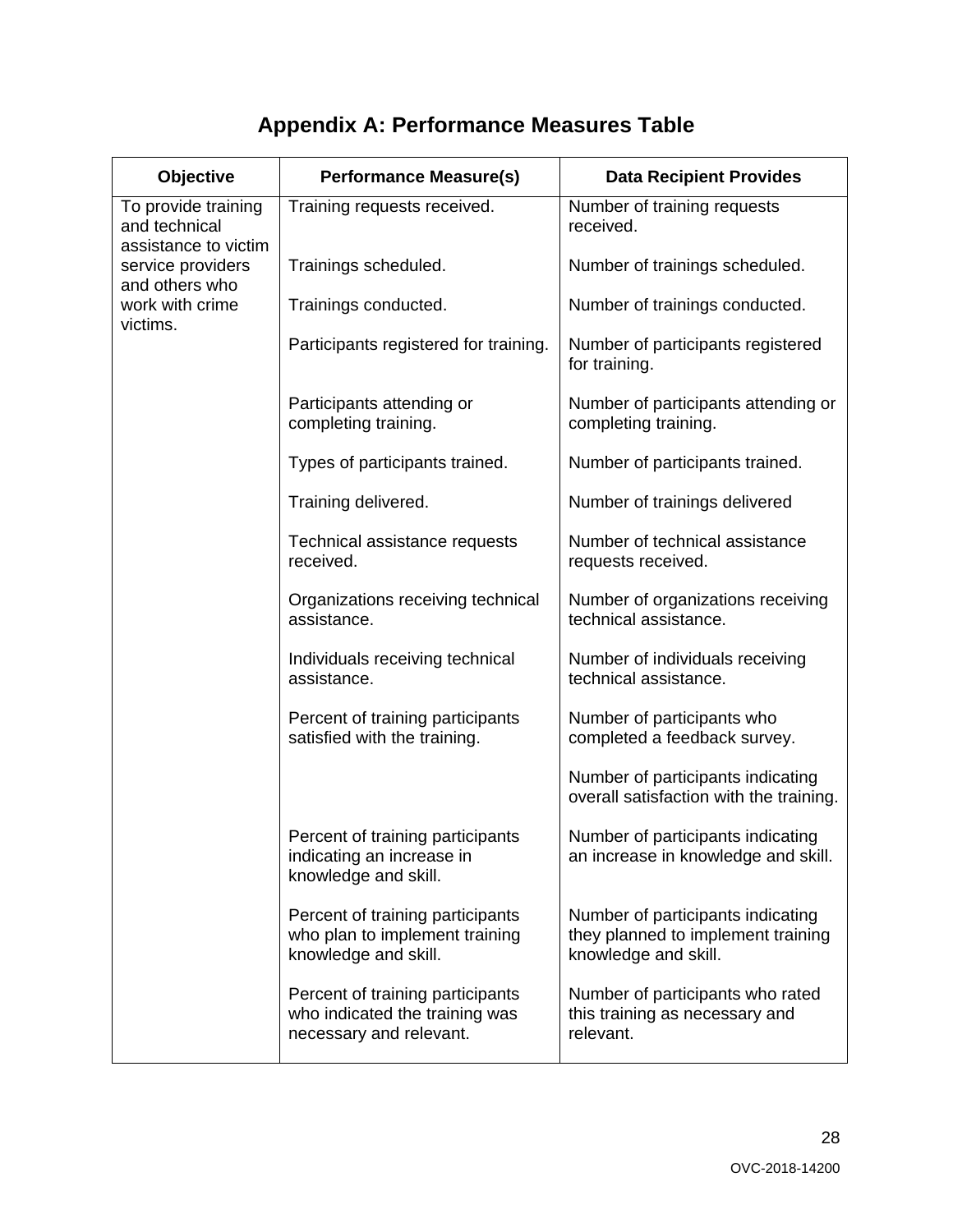### **Appendix B: Application Checklist**

#### <span id="page-28-0"></span>**OVC FY 2018 Discretionary Training and Technical Assistance Program for VOCA Victim Assistance Grantees**

This application checklist has been created as an aid in developing an application.

#### **What an Applicant Should Do:**

| Prior to Registering in Grants.gov:                                               |               |
|-----------------------------------------------------------------------------------|---------------|
| Acquire a DUNS Number                                                             | (see page 20) |
| Acquire or renew registration with SAM                                            | (see page 20) |
| To Register with Grants.gov.                                                      |               |
| Acquire AOR and Grants.gov username/password                                      | (see page 23) |
| Acquire AOR confirmation from the E-Biz POC                                       | (see page 22) |
| To Find Funding Opportunity:                                                      |               |
| Search for the Funding Opportunity on Grants.gov                                  | (see page 22) |
| Access Funding Opportunity and Application Package                                | (see page 22) |
| Sign up for Grants.gov email notifications (optional)                             | (see page 20) |
| Read Important Notice: Applying for Grants in Grants.gov                          |               |
| Read OJP policy and guidance on conference approval, planning, and reporting      |               |
| available at ojp.gov/financialguide/doj/PostawardRequirements/chapter3.10a.htm    |               |
|                                                                                   | (see page 8)  |
| After Application Submission, Receive Grants.gov Email Notifications That:        |               |
| (1) application has been received,                                                |               |
| (2) application has either been successfully validated or rejected with errors    |               |
|                                                                                   | (see page 22) |
| If No Grants.gov Receipt, and Validation or Error Notifications are Received:     |               |
| Contact OVC's NCJRS Response Center regarding experiencing technical difficulties |               |
|                                                                                   | (see page 2)  |

#### **Overview of Post-Award Legal Requirements**:

Review the "Overview of Legal Requirements Generally Applicable to OJP Grants and [Cooperative Agreements -](https://ojp.gov/funding/Explore/SolicitationRequirements/index.htm) FY 2018 Awards" in the OJP Funding Resource Center at [https://ojp.gov/funding/index.htm.](https://ojp.gov/funding/index.htm)

#### **Scope Requirement:**

The federal amount requested is within the allowable limit of up to \$1.5 million.

**Eligibility Requirement:** For eligibility information, see title page.

#### **What an Application Should Include:**

| Application for Federal Assistance (SF-424)         | (see page 9)                   |
|-----------------------------------------------------|--------------------------------|
| <b>Project Abstract</b><br><b>Program Narrative</b> | (see page 10)<br>(see page 10) |
| <b>Budget Detail Worksheet</b>                      | (see page 12)                  |
| <b>Budget Narrative</b>                             | (see page 12)                  |

\_\_\_\_\_ Information on Proposed Subawards and/or Proposed Procurement Contracts (if